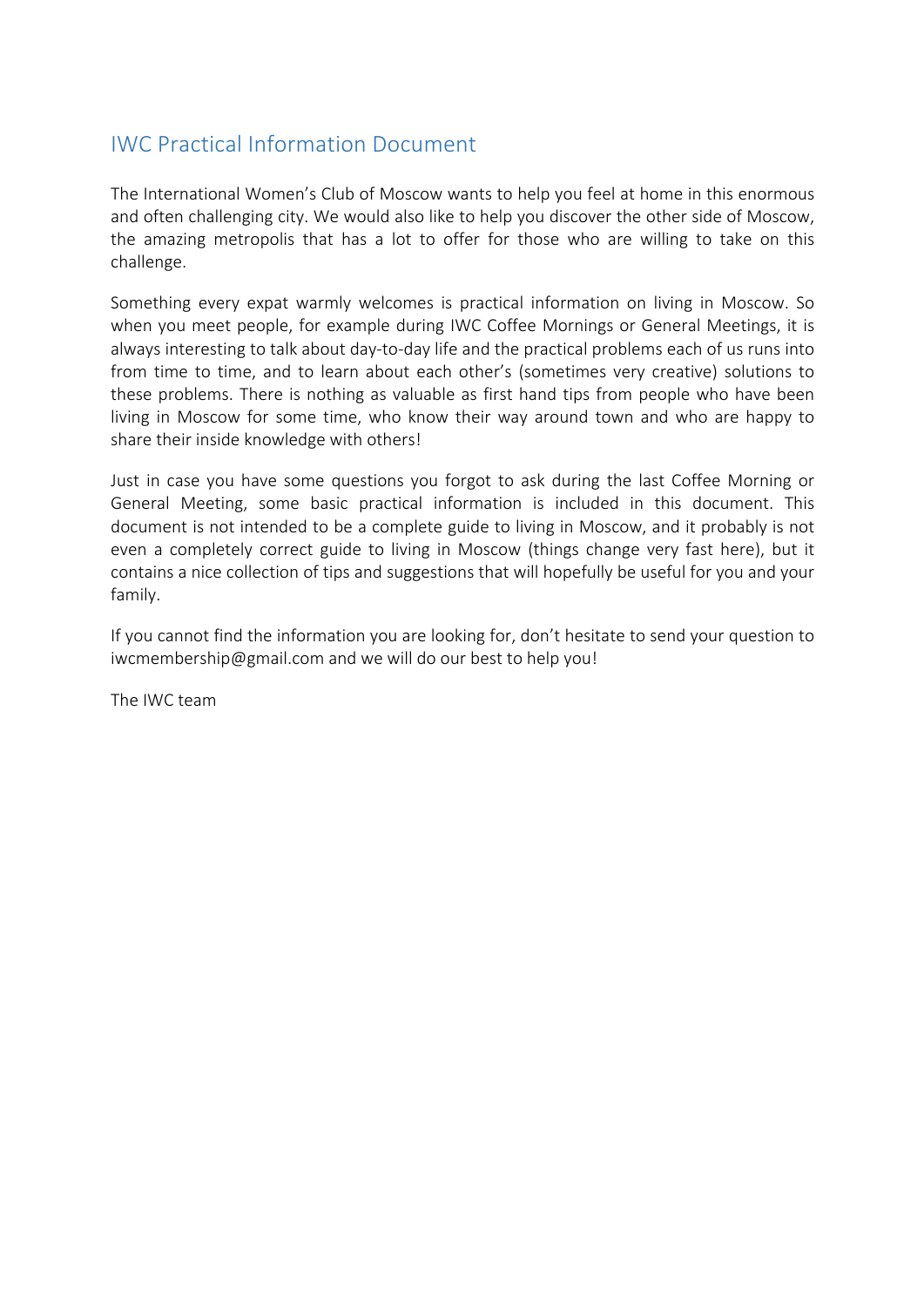# Content

| $\bullet^{\bullet}_{\bullet} \bullet$ |  |
|---------------------------------------|--|
| ❖                                     |  |
| ❖                                     |  |
| $\bullet^{\bullet}_{\bullet} \bullet$ |  |
| $\frac{1}{2}$                         |  |
| $\bullet^{\bullet}_{\bullet} \bullet$ |  |
| $\bullet \bullet$                     |  |
|                                       |  |
| $\bullet^{\bullet}_{\bullet} \bullet$ |  |
| ❖                                     |  |
| ❖                                     |  |
| $\bullet^{\bullet}_{\bullet} \bullet$ |  |
| $\bullet^{\bullet}_{\bullet} \bullet$ |  |
|                                       |  |
| ❖                                     |  |
| ❖                                     |  |
| ❖                                     |  |
| $\bullet^{\bullet}_{\bullet} \bullet$ |  |
| ❖                                     |  |
| ❖                                     |  |
| ❖                                     |  |
|                                       |  |
| ❖                                     |  |
| ❖                                     |  |
| ❖                                     |  |
| ❖                                     |  |
|                                       |  |
|                                       |  |
| ❖                                     |  |
| ❖                                     |  |
|                                       |  |
| ❖                                     |  |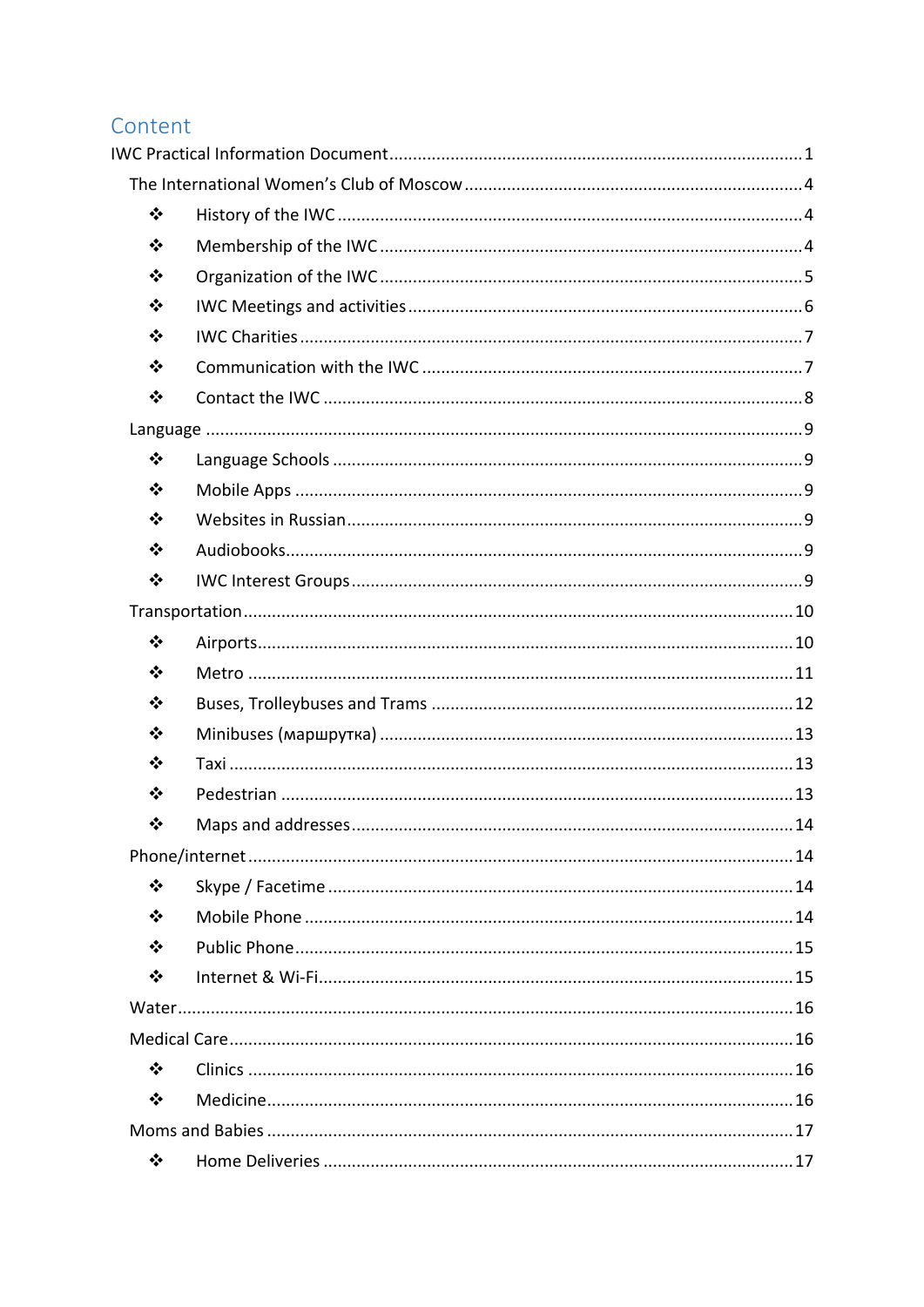| $\frac{1}{2}$                         |  |  |
|---------------------------------------|--|--|
| ❖                                     |  |  |
|                                       |  |  |
| ❖                                     |  |  |
| ❖                                     |  |  |
| ❖                                     |  |  |
| ❖                                     |  |  |
| ❖                                     |  |  |
| ❖                                     |  |  |
| $\bullet^{\bullet}_{\bullet} \bullet$ |  |  |
|                                       |  |  |
| ❖                                     |  |  |
| ❖                                     |  |  |
| ❖                                     |  |  |
| ❖                                     |  |  |
| ❖                                     |  |  |
| ❖                                     |  |  |
| ❖                                     |  |  |
|                                       |  |  |
| ❖                                     |  |  |
| ❖                                     |  |  |
| ❖                                     |  |  |
|                                       |  |  |
| ❖                                     |  |  |
| ❖                                     |  |  |
|                                       |  |  |
|                                       |  |  |
|                                       |  |  |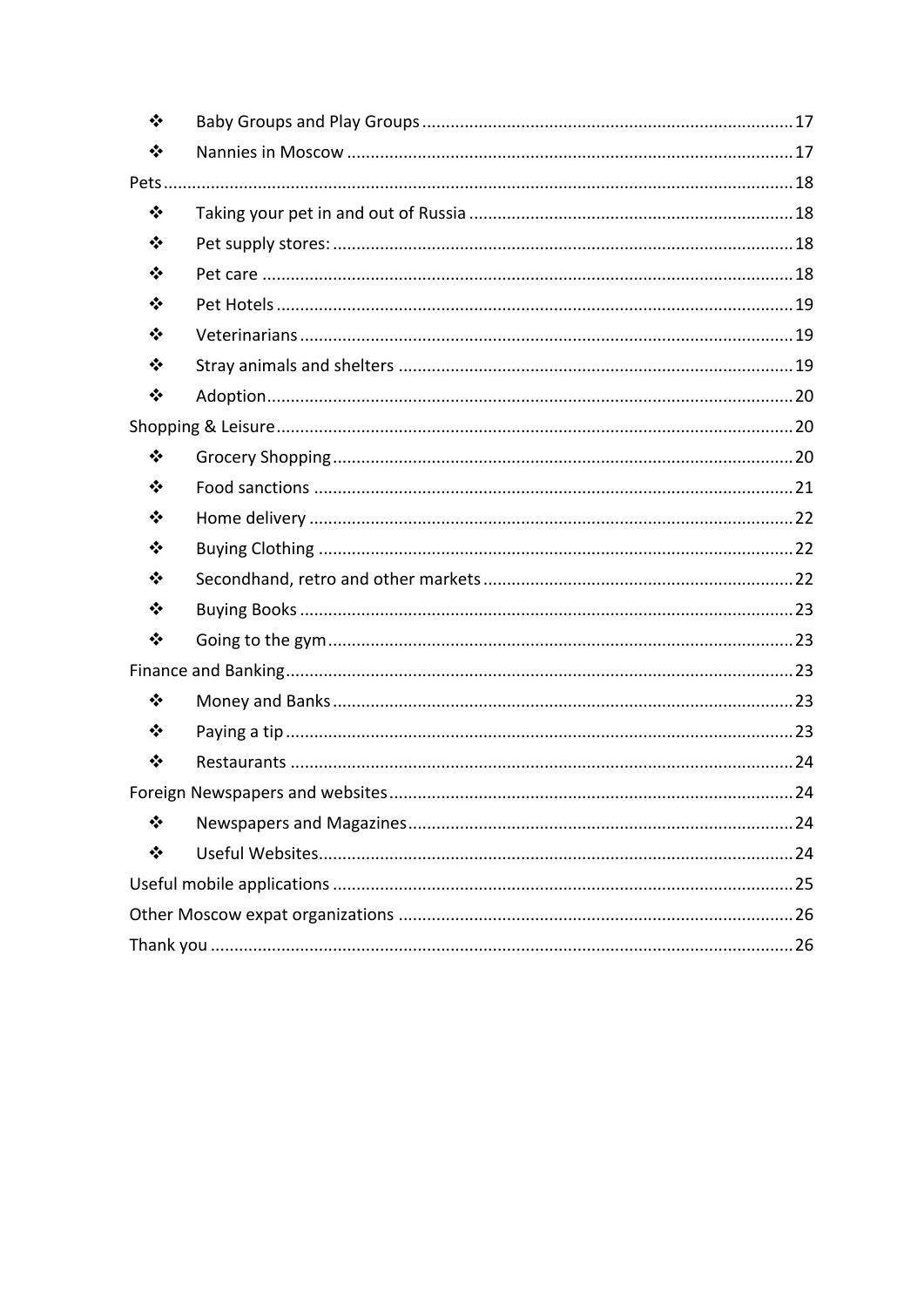## The International Women's Club of Moscow

Let's start with a chapter on ourselves, shall we? You've just joined us and are probably interested to know what's going on in the Club.

## v History of the IWC

The IWC of Moscow was founded in 1978 by four women accompanying their husbands on diplomatic assignments. Their idea was to bring women of all foreign nations represented in the Soviet Union's capital together for friendship, activities and cultural exchange. More than 37 years later, their original purpose is still relevant and going strong.

Clearly, over time the Club has adapted to the changing needs of expats in Moscow. In the beginning, members had to rely on each other to learn where to buy familiar products or even share sugar or coffee when food availability was restricted. Nowadays, IWC gatherings are more about socializing with friends, exploring each other's culture, participating in interesting activities and sharing experiences – but of course there's still room for tips on good restaurants and shops!

Since the end of the 1980s, raising funds for charitable activities has become an increasingly important goal for the IWC. We feel that supporting those in need is a great way to give back to a city that has given us so much: a home away from home, open minds, unforgettable experiences and new friends.

As the focus of the IWC has extended over the years, its membership has also changed. At first, the Club consisted mainly of diplomats' wives, but now also includes many women who accompany their husbands on business assignments and female business professionals who come to Russia in connection with their own careers. Also husbands accompanying their wives are welcome to join the Club. It comes as no surprise then that the IWC has become the largest women's club in Moscow.

We believe that our strong tradition of international friendship in Russia's capital will continue for many more years thanks to expatriates like you. Thank you for your participation and interest in the Club, and we hope that you will have a great time as a member of the IWC in Moscow.

## ◆ Membership of the IWC Who can join the IWC?

The IWC is open to all expatriate women and men residing in Moscow. The number of Russian passport holders is limited to 5% of the total number of members.

#### What are the benefits of joining the IWC?

As a member you can:

- Participate in a variety of interesting meetings and events in different locations,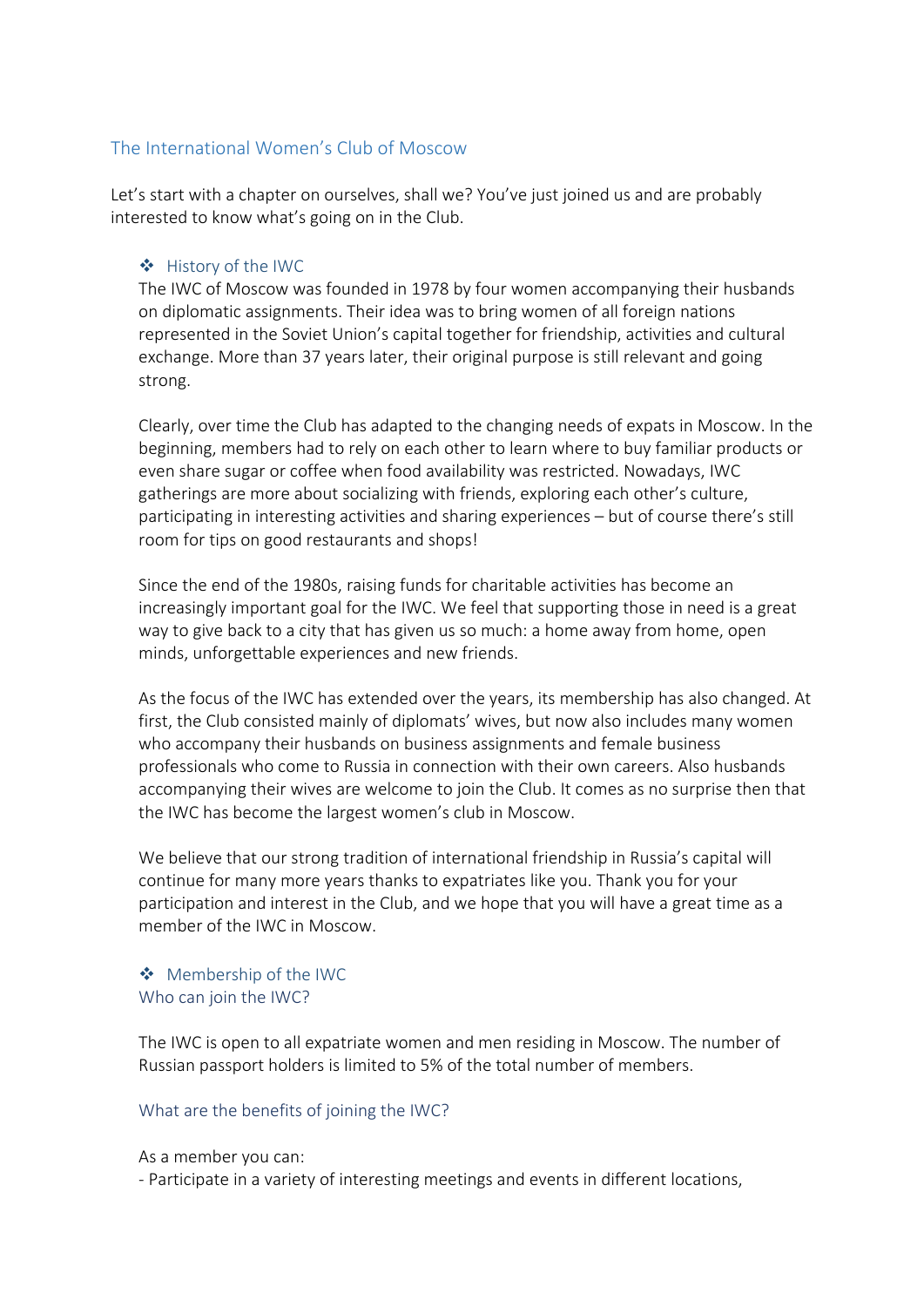- Join our Interest Groups, which cover a wide range of activities,
- Volunteer your time to help the Steering Committee or charity projects supported by us,
- Read about what's going on at the IWC in our Monthly Bulletin and Newsletter.

The IWC wants you to feel at home in Moscow. Meeting other people in the same situation is essential in achieving this goal, but practical information about living in this enormous and often challenging city can also help you get settled. We have gathered some of this information in this brochure.

#### What happens now that I've joined the Club?

When you first sign up as a member of the IWC, you receive a temporary badge that is replaced by a permanent one personalized with your photo (once you've sent it to us). The badge allows others to know who you are and where you are from. Your badge comes with a lanyard, which identifies you as a member of the Club for a specific season.

#### Please remember to bring your badge and lanyard with you to all IWC

events. If you cannot show them to prove that you are a member of the Club, you will be asked to pay a guest fee for the event. Also, please note that if you lose your badge or lanyard, there will be a replacement fee.

We keep our members informed about meetings and activities organized by the Club through our mailing list (to which your email address will be added) as well as through our website and Facebook group. This group is a closed community, which only members can join: https://www.facebook.com/groups/554958397937133/

Your personal copy of the Interest Group booklet gives you a detailed overview of our Interest Groups, including contact details of their Leaders. Now all you have to do is choose which activities to participate in or organize your own! The time and enthusiasm of our members is what makes the IWC work.

## v Organization of the IWC

The IWC is run by a dedicated Steering Committee that manages the Club's responsibilities and coordinates all of the meetings and activities described here. These volunteers work in areas like finance, PR and event management or help create and manage our website and Newsletter. The Charities Team is an integral part of the IWC and is represented in the Steering Committee as well.

We are continuously on the lookout for talented new Steering Committee members! If you want to spend some of your time in Moscow to volunteering and help running the Club, we can find a position that suits you and your schedule. Recording minutes once a month or a full-time job, it's up to you! Besides adding a new experience to your CV, it's also great fun.

The President of the Club, who chairs Steering Committee meetings, is always an Ambassador or Ambassador's Spouse.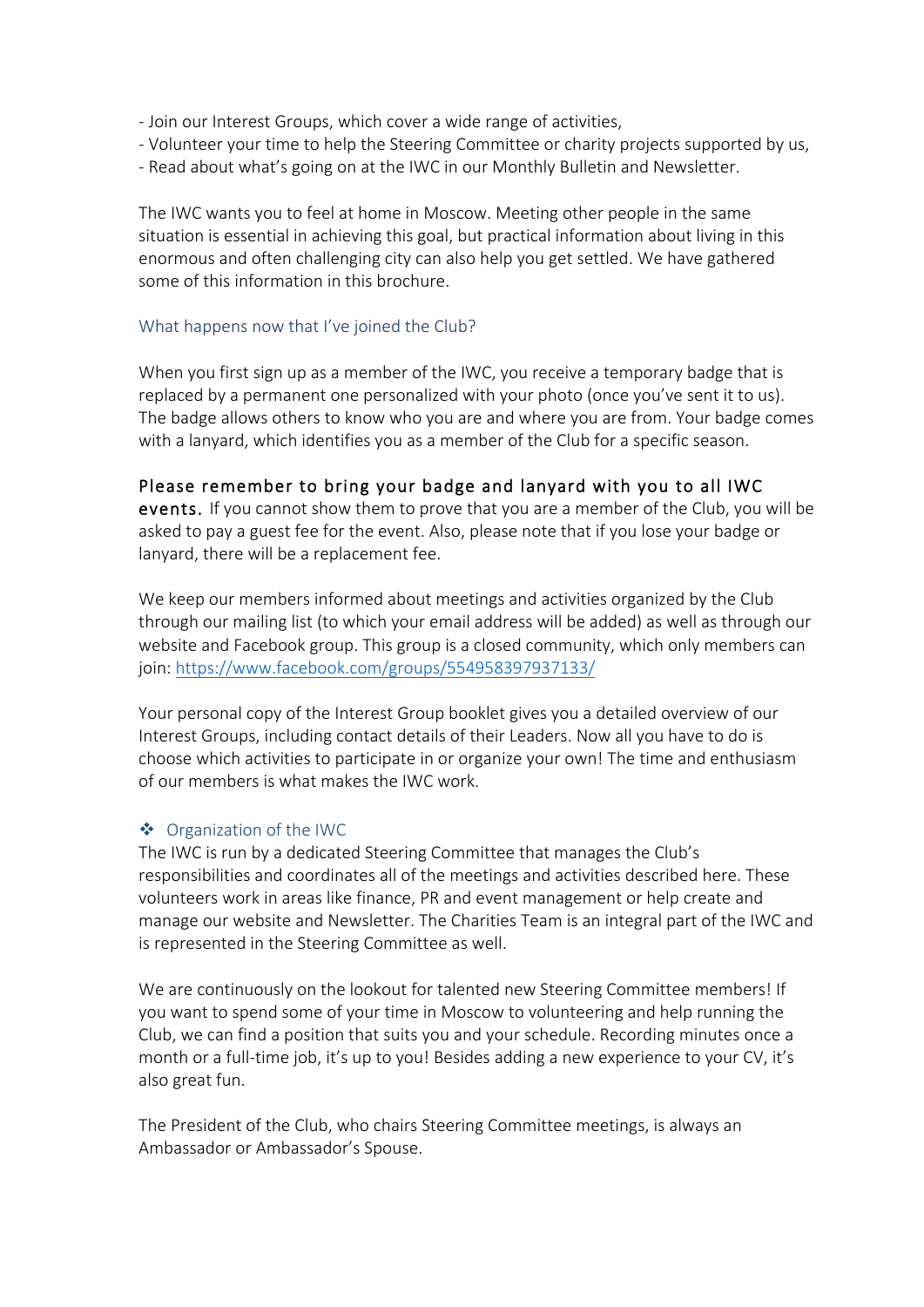#### $\cdot$  IWC Meetings and activities Coffee Mornings

Coffee Mornings are informal gatherings where you can meet other expatriate ladies, learn more about the IWC and its activities and sign up as a member of the Club. Existing members and newcomers are both more than welcome. These meetings are usually organized on the first Saturday and the second Tuesday of each month in Le Pain Quotidien, between 10 a.m. and noon. Please check iwcmoscow.ru for the exact dates and location. Coffee, tea and snacks are offered courtesy of the IWC and LPQ.

## Meet & Greets

Come to our Meet & Greets to meet your friends and new people in a wonderful atmosphere, enjoy talented guest entertainers and discover different cultures. Each year, our Meet & Greet Team finds great venues for these gatherings, which makes each meeting a unique experience.

Meet & Greets take place from September to June, usually on the third Thursday of the month, and are open to all IWC members, but please remember to bring your badge and lanyard! Guests can join for a small fee. Online registration is required for members and guest alike. Information about registration is provided via email and on our website before each Meet & Greet.

## Professional Women's Evenings

In response to the increasing number of female business professionals among our members, we organize Professional Women's Evenings to offer ladies the opportunity to socialize and network outside working hours. The event is open to all our members and guests, whether they work or not! Guest speakers are invited to discuss career, family and business issues and share their experiences as expats. Professional Women's Evenings are organized one evening a month. Please email iwcpwe@gmail.com if you'd like to receive emails about these events, information is also published on our website.

#### Interest Groups

Do you want to continue your favourite hobby here in Moscow and meet people with the same interests? Do you want to try new activities and develop new skills? Or do you want to learn the Russian language, culture and history? We've got an (or several) Interest Group for you!

In small groups, IWC members can participate in activities such as Arts and Crafts, Body, Mind and Soul, Cooking, Culture, Languages, Music and Dance and Outdoor Sports. Activities change each season according to demand and the availability of the volunteer organizers. A complete overview of the Groups can be found in the Interest Group booklet, updates are communicated in the Monthly Bulletin.

If you don't see the Group you're looking for, consider starting your own!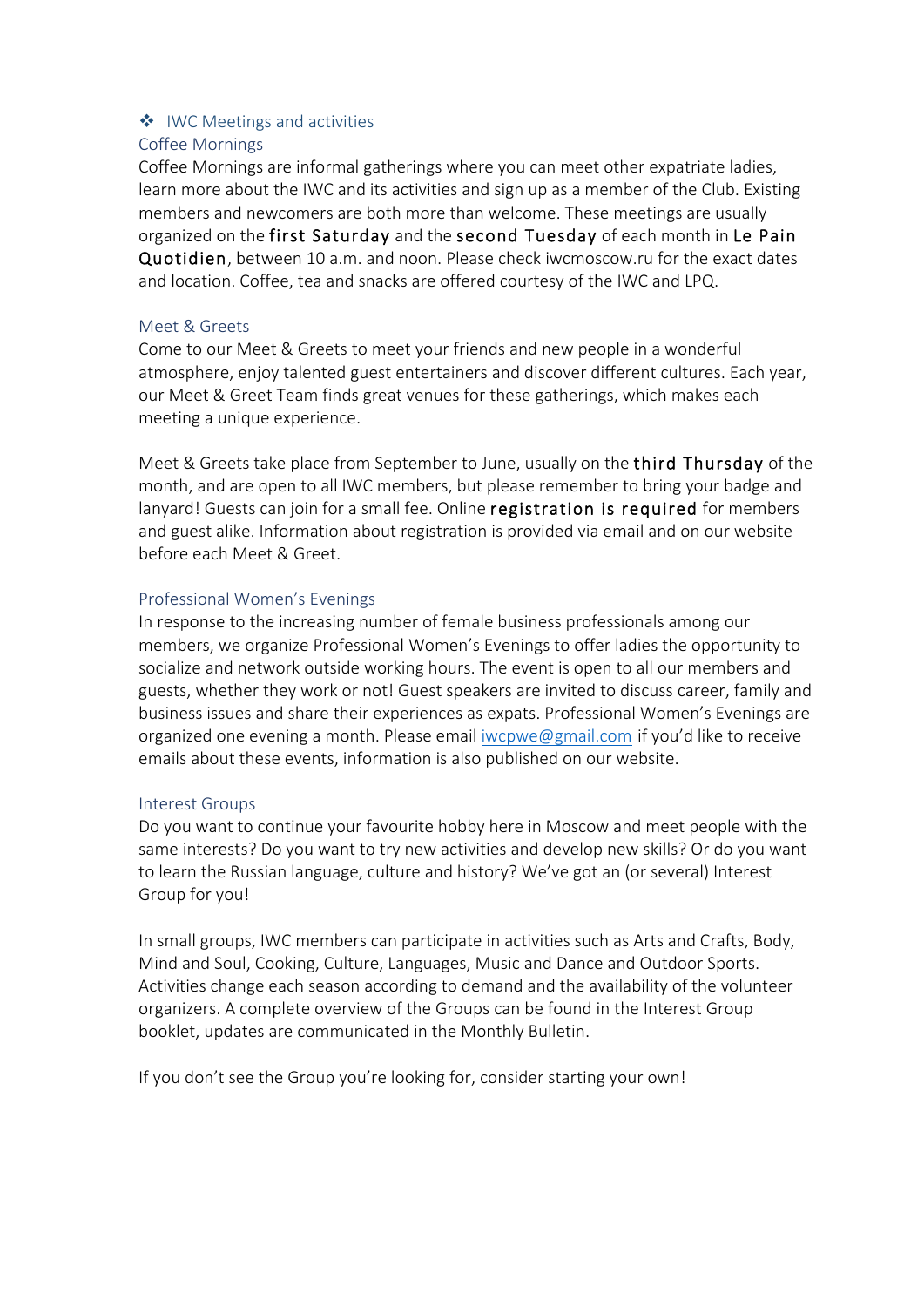#### Fundraising events

Supporting charitable activities is another important goal if the IWC, and we have a long tradition of raising funds for our charity partners in a fun and elegant way.

The Winter Bazaar, organized for the first time in 1998, has become the largest IWC event in terms number of guests and revenue. You can help us make this year's event an even bigger success by participating as a volunteer and/or guest in this annual fair where products from different countries are gathered in one venue – it's holiday shopping for a good cause! This event is open to members and guests alike. If you are connected to an embassy, you can help organize your own stall.

## The Winter Bazaar is held at the Radisson Slavyanskaya Hotel on the last Saturday of November.

Our second yearly fundraising event is the glamourous Dinner & Ball, usually organized in March or April. Guests are invited to dinner followed by an evening of dance and entertainment in a central location in Moscow. Expats and Russians alike mark this event in their calendar.

#### ◆ IWC Charities

The IWC Charities Team provides long-term support and emergency care for children in need and people below the poverty line by contributing funding and/or resources to many different projects. They started in the 1990s as a group of ladies visiting orphanages, and have become a strong team of motivated volunteers helping people in need every year.

Newcomers are sometimes hesitant about engaging in charity work, as they are still settling in; others fear that helping, as a volunteer is a full-time commitment. You can participate in many ways, choosing your level of commitment based on the projects and your schedule. You can always find out how to help by writing to iwccharityvol@gmail.com.

Whether you get involved in the charity projects on a regular basis or just volunteer a few hours at events like the Winter Bazaar, we can always use your support! The IWC Charities Team also collects gently used clothes and household items in the IWC Donations Office and passes them on to charity projects that can use them. Anything is welcome as long as it's clean and in good condition. If you have something to donate, please contact iwcdonations@yahoo.com.

#### v Communication with the IWC Newsletter

Four times a year, the IWC publishes its Newsletter, which contains information on upcoming meetings, detail on the Charities Team's activities, photos and reviews of past IWC events and articles written by our members. Printed copies are available at Meet & Greets and Coffee Mornings.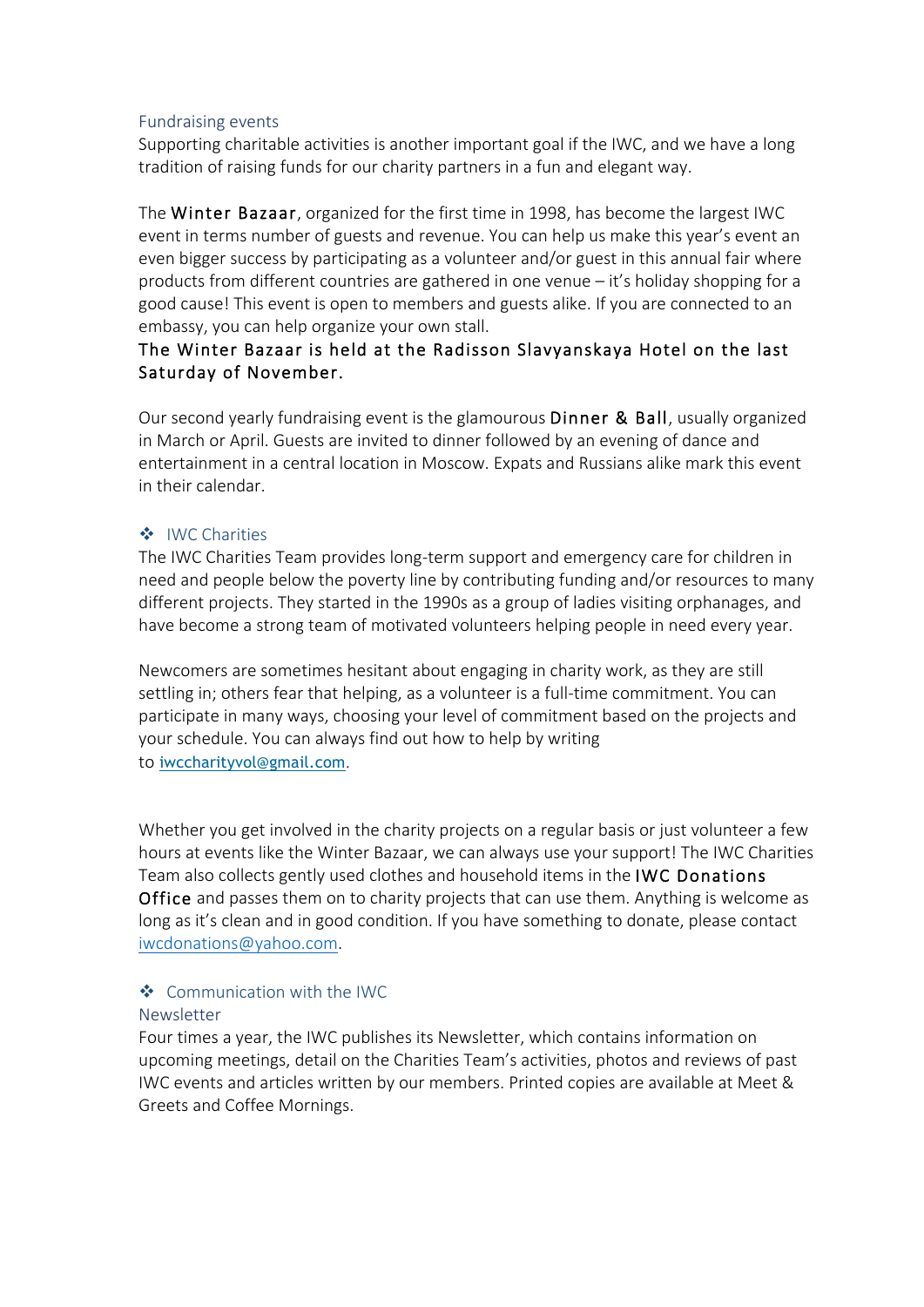#### Monthly Bulletin

The Monthly Bulletin is for members only and brings you Club news hot off the press: the most recent list of Interest Groups, dates for upcoming events such as Coffee Mornings and Meet & Greets, new volunteering options and other information. Look for the Bulletin in your mailbox in the first days of every month (except for July, August and January).

#### IWC Website

The most detailed and up-to-date information about the IWC is always available on our website www.iwcmoscow.ru. Everything you want to know about the Club and its activities  $-$  past and future  $-$  is only a click away.

#### Facebook

If you're looking for a more personal connection, you can find all the important news and dates on our Facebook page International Women's Club of Moscow (https://www.facebook.com/IWCMoscow) or join our closed Facebook group for members only (https://www.facebook.com/groups/554958397937133/).

#### v Contact the IWC

If you cannot find the information you are looking for in this booklet or on our website, please contact us. We are always happy to answer any questions you might have and to receive your suggestions or remarks.

- For information about: Please contact: Membership, including Coffee Mornings iwcmembership@gmail.com Interest Groups interest Groups interest Groups in the state of the state of the state of the state of the state of the state of the state of the state of the state of the state of the state of the state of the state of th Charities iwccharities@gmail.com Donations Office interests in the interest of the interest of the interest of the interest of the interest of the interest of the interest of the interest of the interest of the interest of the interest of the interest of Volunteering in Steering Committee iwcgeneralofficer@gmail.com Meet & Greets programco.iwc@gmail.com Professional Women's Evenings in the imaginal or iwcpwe@gmail.com Winter Bazaar is a state of the state of the iwcwinterbazaar@gmail.com Dinner & Ball in the state of the state of the state of the state of the state of the state of the state of the state of the state of the state of the state of the state of the state of the state of the state of the state Newsletter & Monthly Bulletin in the iwcm.news@gmail.com Website iwcwebsite@gmail.com Partnership possibilities intervals in the subset of the set of the property intervals and property part of the part of the part of the part of the part of the part of the part of the part of the part of the part of the pa PR iwcmoscowpr@gmail.com
	-

If you're not sure who to contact, please send an email to iwcgeneralofficer@gmail.com or talk to us in person at one of our events!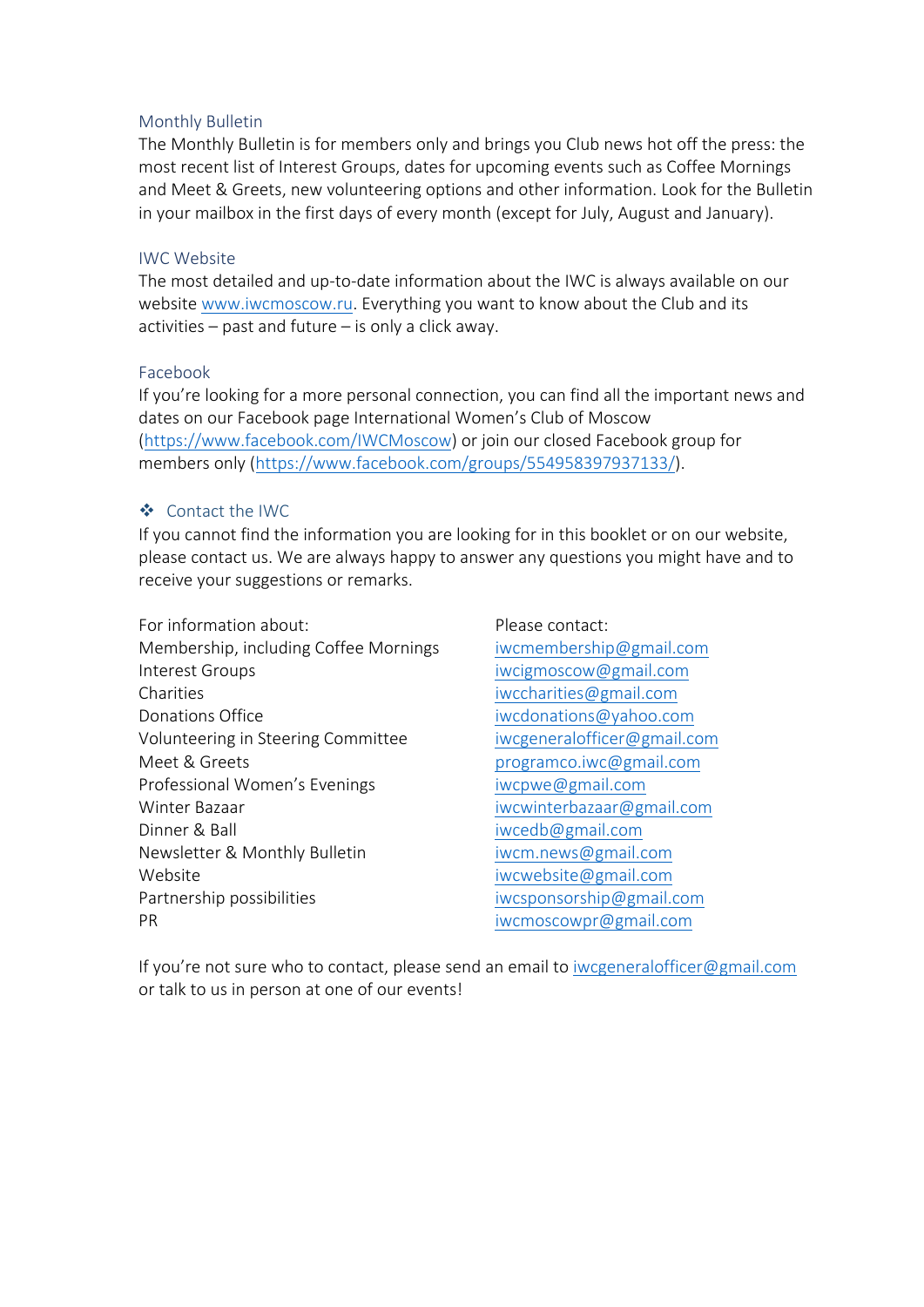#### Language

A basic knowledge of the Russian language is helpful if you plan to spend more than a couple of months in Moscow: it will make you feel more comfortable, and will greatly enrich your experience here. We recommend that you at least learn the Cyrillic alphabet, so you can find your way in the metro, read the menu in a restaurant, etc.

#### ❖ Language Schools

There are several language schools that offer private lessons (at your home or at school), or group classes. Some people choose to take an intensive course as soon as they arrive; others have lessons once or twice a week over a longer period of time. The Moscow University also offers Russian language courses for those who want to obtain an official degree.

#### ❖ Mobile Apps

- Russian Alphabet by Hamdouchi Interactive (iPhone)

#### - Google Translate

You can translate Russian to almost any language with Google Translate. If translating to your native language doesn't give good results, try translating to English instead. It usually gives a better result. The app can also translate text from pictures and pronounce words in Russian.

#### $\bullet$  Websites in Russian

Most Russian websites don't have an English version. If you're struggling to find information on Russian websites or to shop online, you can install the Google Chrome browser. When you go to any website, this symbol appears in the right corner of the address bar:  $\mathbb{R}$ , When you click it, you can translate the entire webpage. It will continue to translate the page you're browsing as long as you don't click the "back" button.

#### ❖ Audiobooks

- Russian Survival Phrases
- Rosetta Stone Software (http://www.rosettastone.eu)
- The Everything Learning Russian book

#### ◆ IWC Interest Groups

The IWC organizes various interest groups on Russian language. Whether you are a beginner, an intermediate or an advanced speaker, there is definitely an IWC interest group that can help you learn and/or improve your Russian language skills. We have both language learning classes and conversation classes.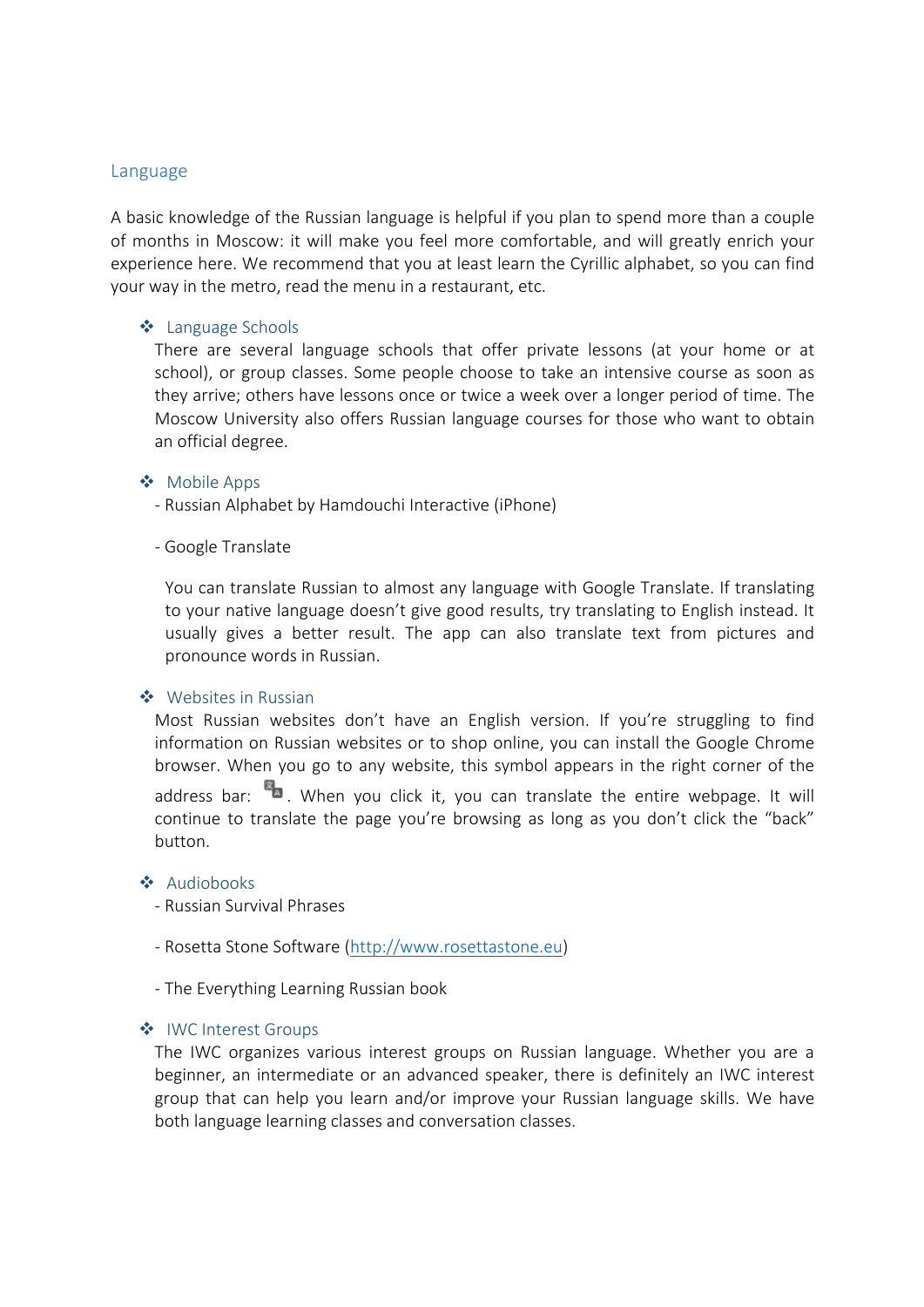## **Transportation**

#### ❖ Airports

There are four large airports in Moscow: Domodedovo, Sheremetyevo, Vnukovo and the new Ramport. The ride to or from these airports by car can take two hours or more, depending on traffic. As in most countries, try to book a taxi in advance or at the dedicated counters in the airport and avoid the drivers offering rides in the arrivals' hall.

If you do not have to carry a lot, the easiest way to reach these airports is by train. Comfortable high-speed trains departing every 30 minutes connect Sheremetyevo airport with Belorussky station, Domodedovo with Paveletsky station and Vnukovo with Kievsky railway station. Ramport airport will be connected to Kotelniki metro station.

From the railway stations, you can easily get onto the metro. More information on the Aeroexpress trains is available on http://www.aeroexpress.ru/en/. The Aeroexpress App for Iphone and Android enables you to book your tickets and check the train schedule online. Oneway tickets cost 420 roubles.



From the train station at Domodedovo airport regular suburban commuter trains also service Paveletsky Rail Terminal. These local trains, called elektrichka (электричка), have the same route as Aeroexpress trains, but make stops along the way resulting in a longer travel time. They are also less comfortable and run less frequently than the highspeed trains, but they are a lot cheaper.

Buses and minibuses (маршрутка) also connect the airports with the city center, but travel time is very unpredictable because of the unavoidable Moscow traffic jams.

More information about the three large international airports in Moscow can be found on their websites:

- http://www.domodedovo.ru/en/
- http://www.svo.aero/en/
- http://www.vnukovo.ru/eng
- http://www.ramport.aero/en/

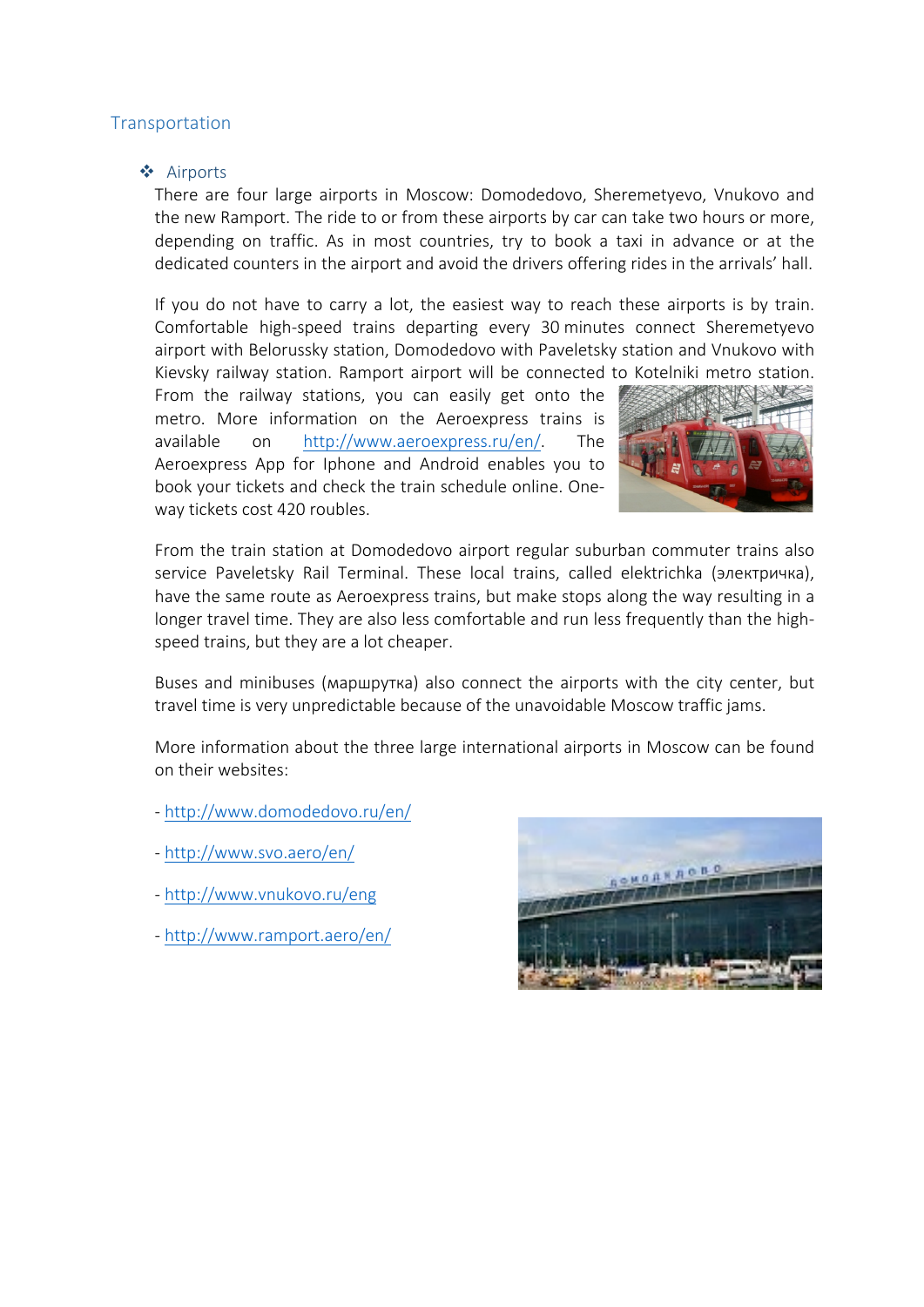#### v Metro

Travelling in the city is very easy thanks to the extensive metro network. Due to this extensiveness and the lack of English signs, however, it might seem challenging at first to take the metro, but after a couple of journeys by metro it will become clear that it is actually not difficult at all and very reliable.



Metro entrances are recognizable by a big red "М". During the opening hours (5.30am-1.00am) there is a train every two to three minutes, and trains run even more frequently during rush hours, although then it can still be very busy. You enter through the doors with the green signs "Вход" (entry), the doors with red signs are for exiting passengers. Watch out for the heavy swinging doors and

don't expect anyone to hold them for you!

The metro network consists of 12 lines and is ever expanding. Each line has a unique number and color. At transfer stations lines of different colors intersect. It is advisable to look for the signs with the number of the line you need, because the colors are not always very clear.

Many transfer stations have a different name according to the line on which they are located. On the intersection of the grey, purple and green line for example there are three stations, and the one on the green line (line n°2) is called Tverskaya, the one on the purple line (line  $n^{\circ}$ 7) Pushkinskaya and the one on the grey line (line  $n^{\circ}$ 9) Chekovskaya. So when transferring from one line to another, you have to look for signs with the name of the station on the line you will be taking next!

To exit the metro, follow the signs "Выход в город" (exit to the city). It is not always easy to find your destination once you exit the metro: stations usually have multiple exits, the streets the exits lead to are marked in Cyrillic inside the metro station. A good map or a smartphone with Wi-Fi connection can come in handy if you are new to town.

The metro is not expensive and there are several fare schemes, so you can buy the ticket that best suits your travel needs. Most people buy a ticket for a limited number of rides, which can be used for metro and monorail, bus, trolleybus and tram. Details on prices and the validity of tickets can be found here (in Russian) http://mosmetro.ru/tariffs/.

The easiest way is to buy a so-called Troika card for 50 rubles at the cash desks (say "mozhna karta troika"), you can reload it with cash at the vending machines in all stations. Once there's money on your card (a ride costs 32 rubles) you simply touch it to the sensors at the entrance gates, the screen shows the amount on your card, the light goes green and you can walk through the gate on the left side of where you touched your card. Make sure the light turns green before you walk or the gates just close and that's very painful! Troika cards are also valid on buses, trolleybuses, trams and monorail.

Tip: buy a bilingual metro map (available in all large bookstores – see below) or get an app for your smartphone.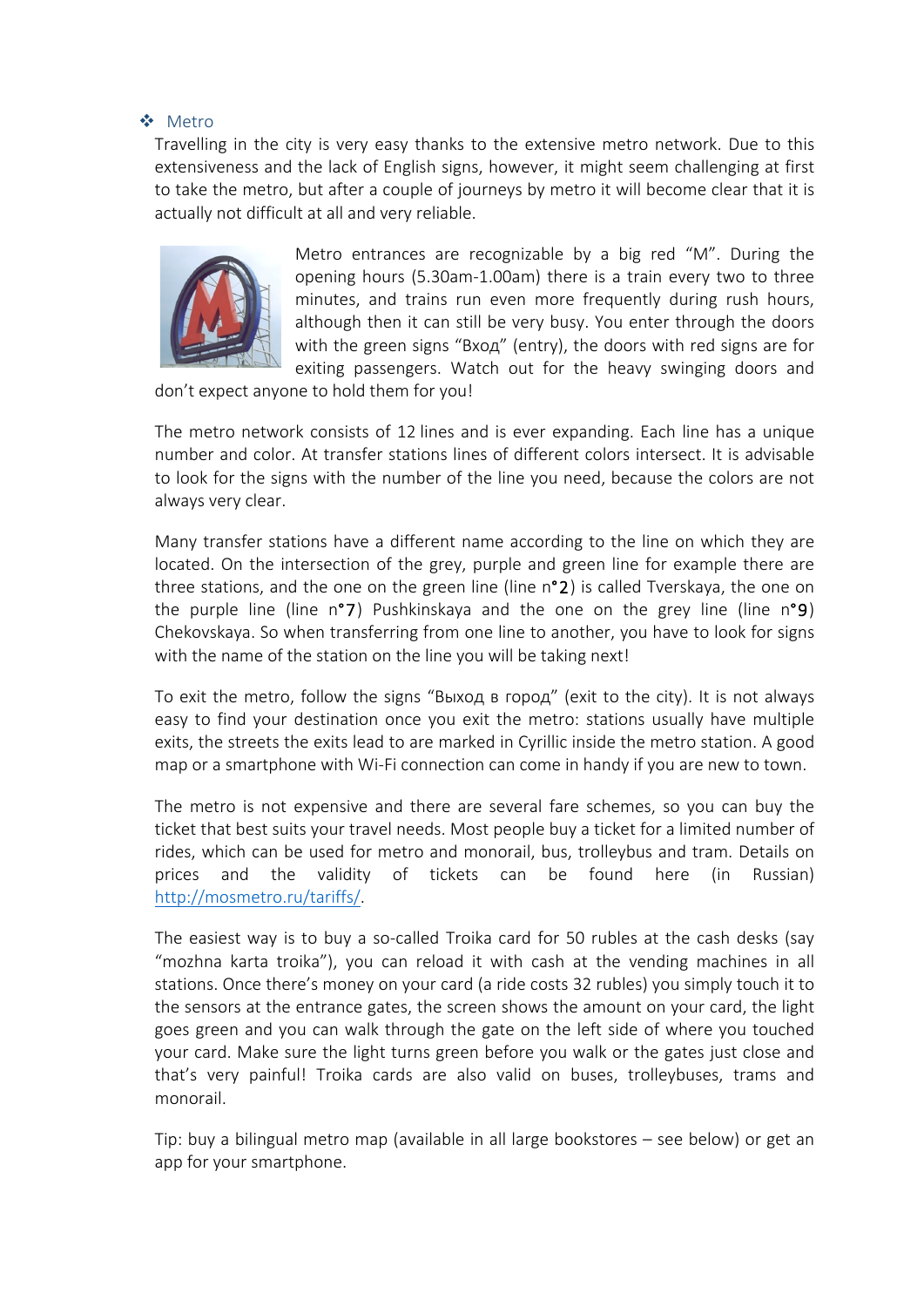The app Yandex.Metro is a great help getting around Moscow. It even automatically adapts to the city you're in! You can change the language to English (use the Settings button on the top right, choose "язык" and then "английский") but I don't recommend that. All the metro signs are in Cyrillic, so it's easier to have the same alphabet on your app. If you want to go somewhere, tap the station you're closest to (Yandex usually marks that station with "Y"), click "отсюда", then tap the station you want to travel to and click "сюда". The app will give you a few possible routes and a time estimate.

#### ❖ Buses, Trolleybuses and Trams

These methods of transport do not run at fixed times, because they are susceptible to congestion, even on dedicated lanes. Bus, trolleybus and tram stops are marked as follows:

- Buses: yellow plates with an "A" sign (Avtobus)
- Trolleybuses: white plates with a "T" sign
- Trams: white plates with "Tp" sign

On http://msk.rusavtobus.ru/en/ you can look up your route for trips by public transport. This website allows you to select tram, bus and trolleybus as means of transport, but also metro, mini-bus and electrical train are options in this route planner.

Another great app is Yandex.transport. It's based on the Yandex.maps app (also worth downloading) and shows all public transport stops and routes. It's great fun seeing all the buses drive through Moscow on your screen! If you're in for a serious bus ride instead of entertainment, you can click a stop near your location and it will show all the lines passing by that stop and how many minutes it will take them to arrive. By then clicking a number, you can see the route that bus, trolleybus or tram takes. The times aren't always very reliable in traffic. You can also click a bus, trolleybus or tram you see driving on the screen to see its route, or use the route planner (button on the bottom right). In Yandex apps, you can use Latin alphabet, but it can be tricky to figure out the English spelling of Russian streets.

As mentioned, you can use your metro ticket to pay for your trip by bus, trolleybus or tram. You can also buy tickets at kiosks (located at most bus stops) or on the bus, trolleybus or tram. Tickets bought from the driver are slightly more expensive. Note that nearly all buses have tickets gates installed so you best enter through the front door.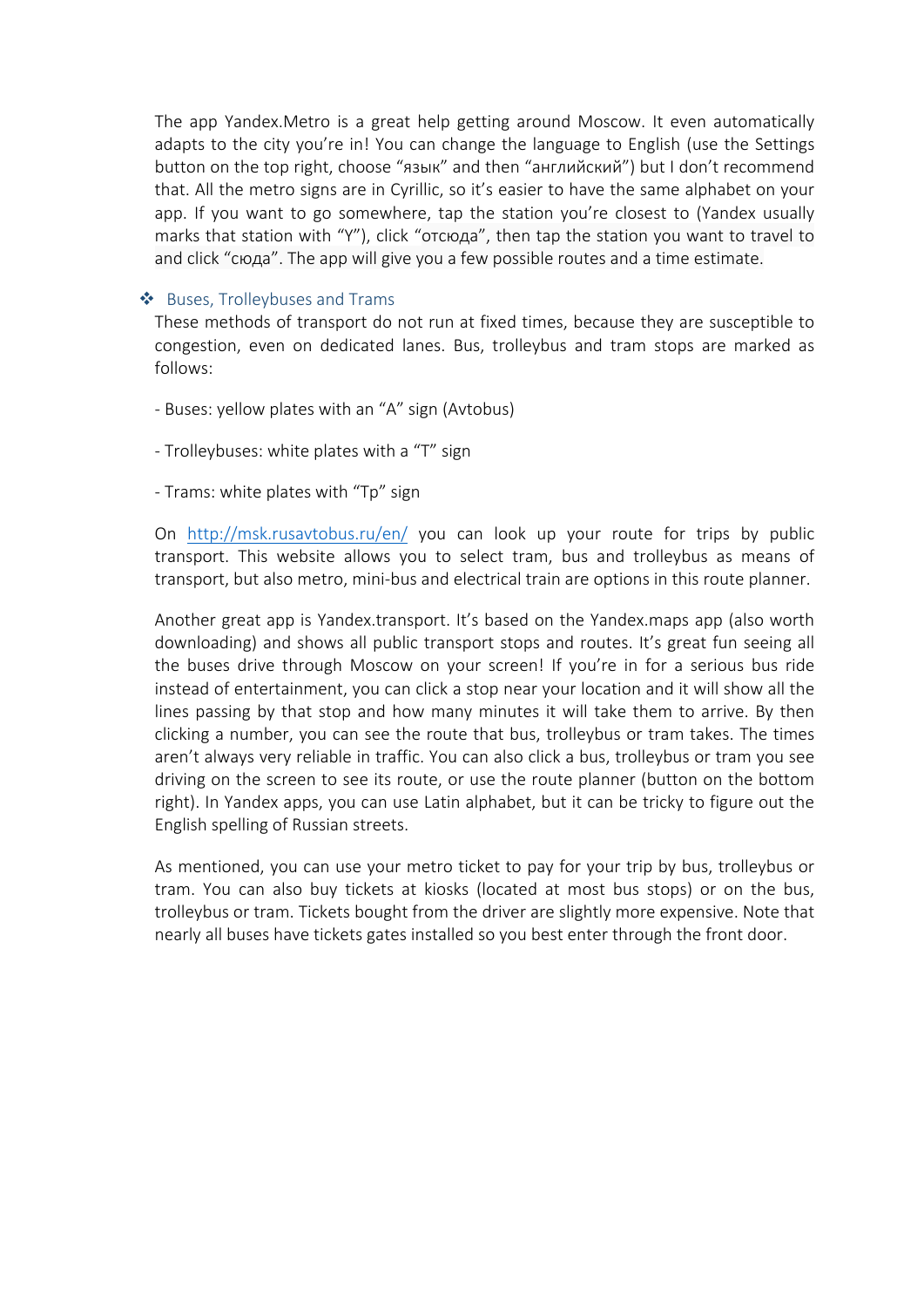#### • Minibuses (маршрутка)

Minibuses usually follow the same routes as buses and display the same numbers. They run more frequently than buses, but drivers are notorious for their driving style.

Tickets cost slightly more and are purchased from the driver. If you are sitting in the back, it is custom to pass your money to the front – change will also be handed back to you via the other passengers.

To stop a mini-bus simply wave it down like a taxi. They do not stop at every stop so you must tell the driver where you want to get out.

#### v Taxi

Two types of taxis can be found in Moscow: taxis from an official company and illegal, private (gypsy) cabs. In 2011 new laws have been adopted to end illegal taxis. There are far less official taxis than gypsy taxis, but official taxis are safer to use. If possible, you best order a taxi in advance because waiting times can otherwise be long.

Some taxi companies that have English-speaking staff:

- http://www.taxi-in-moscow.com

- http://www.newmoscowtaxi.ru

#### - http://www.nyt.ru

You can download the app "Get Taxi" on your smart phone, where you can order a taxi in English and it will notify you when it arrives.

Yandex also has a taxi app, Yandex.taxi, which is very reliable and inexpensive. When you order a taxi for the first time, you need to enter your phone number for a confirmation code. Then just point the marker at your location or where you want to be picked up, click "Next", choose a service class (Economy cars are just fine) and payment method. You don't have to add a destination, but it's recommended as the driver will already know where you want to go and you won't need to explain in Russian, plus the rate will show. You can add requirements like a non-smoking driver, pet transport, child seat or receipt. Click "Order a taxi" and relax until your transport arrives! You'll get an SMS with the license plate, car brand an colour and driver's name. You can follow the car's progress in the app and rate your ride afterwards.

#### v Pedestrian

Perekhods (переход) are underground walkways, which you can find along most major streets. They are recognizable by a blue sign showing a person walking downstairs and they are the safest way to cross the street in Moscow.

If you are crossing the street above ground, it is recommendable to cross only at regulated crosswalks. But even then you should be



extremely careful: some cars deliberately ignore a green light for pedestrians!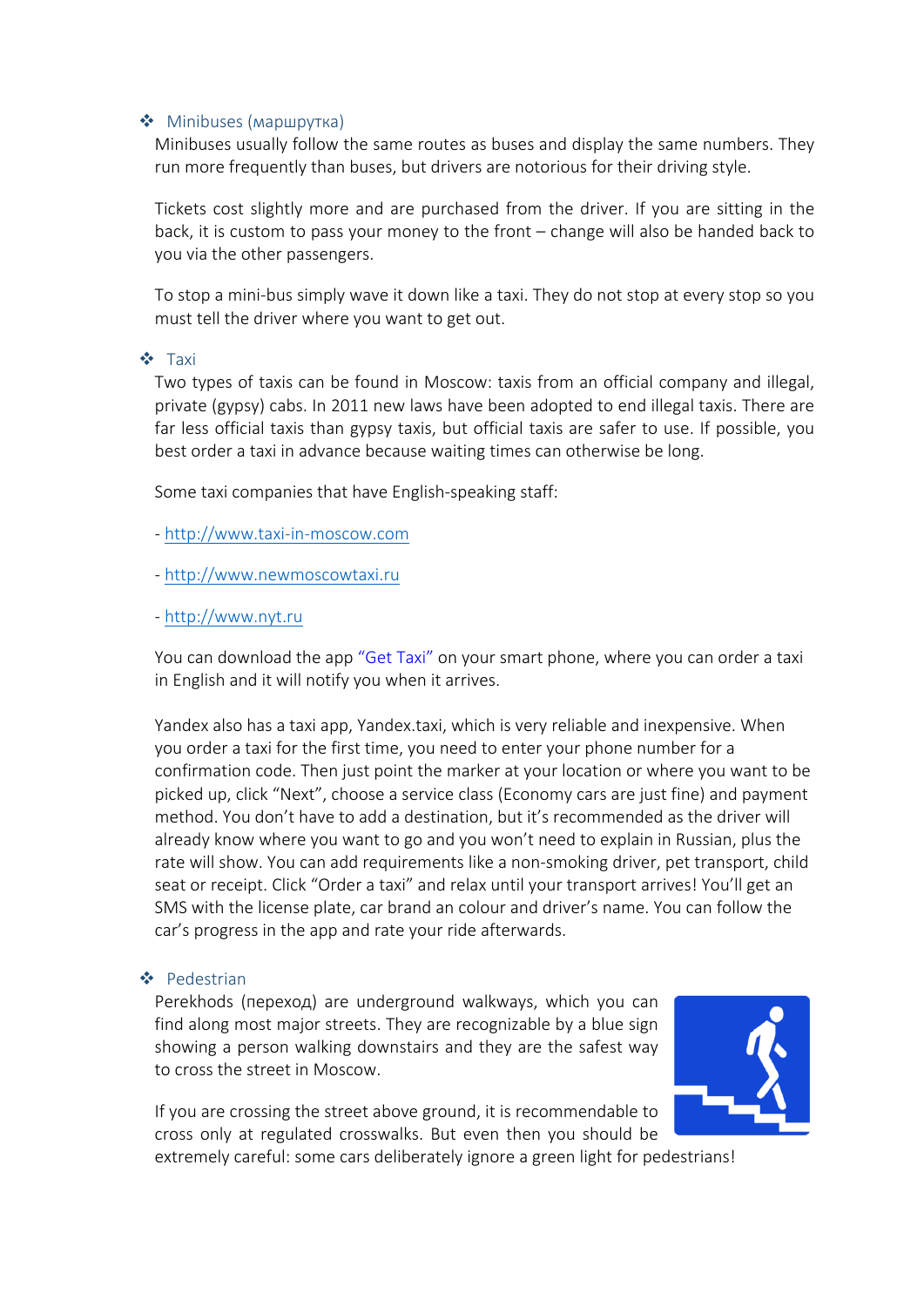#### ❖ Maps and addresses

Whether you're walking, driving, or using public transport, a map always comes in handy. It might seem silly, but I'd recommend to have both Google Maps and Yandex.Maps, as each is better at different things.

Google Maps is clear and straightforward, speaks English and knows where most things are even if you don't. Their pedestrian route planner is really good, showing passageways between buildings and different routes. Also when you choose public transport, they estimate quite well how long your ride + walk from your starting point and to your destination will take.

Then why do you need Yandex too? It's the number one app when it comes to building numbers and current traffic. Maybe you've seen a Moscow address before, sometimes it has four numbers! It usually goes like this: Street (улица), house number (дом), building number (строенне), entry number (въезд), apartment number (квартира). Sometimes, the floor (этаж) of the apartment or shop is also mentioned. For example, the address for our Coffee Mornings is Ulitsa Bolshaya Sadovaya 46/2. That means we're in Bolshaya Sadovaya street, in the second building of the buildings numbered 46. You'll get used to it! Yandex can help you find those buildings with strange numbers hidden in backyards and alleys where Google fails.

When you're driving, Google will show different routes with their current traffic jams. If you're just interested in the traffic jams but don't want to calculate a route, you can open Yandex.Maps and switch on the "show traffic" button on the upper left of the screen. It shows the same map with the locations of accidents and marks all streets green, yellow or red according to the current traffic.

#### Phone/internet

It is much easier to keep in touch with friends and family in your home country – or elsewhere – than it was only 10 years ago! Post may still take long, but loved ones are now only an email or phone call away.

#### v Skype / Facetime

The computer program Skype allows you to make free (voice and video) calls from one computer to another computer, or to make low cost calls from your computer to landline and mobile phones. Go to http://www.skype.com to download the software and get started. Skype is also available as an app for your smartphone.

If you and the person you want to call both have an iPhone, you can also use Facetime.

#### ❖ Mobile Phone

International calls with a mobile phone can be rather expensive, and if you use a subscription from home for your mobile phone you can also expect a considerable invoice. But making local calls, i.e. within Moscow, with a local subscription is not very pricey.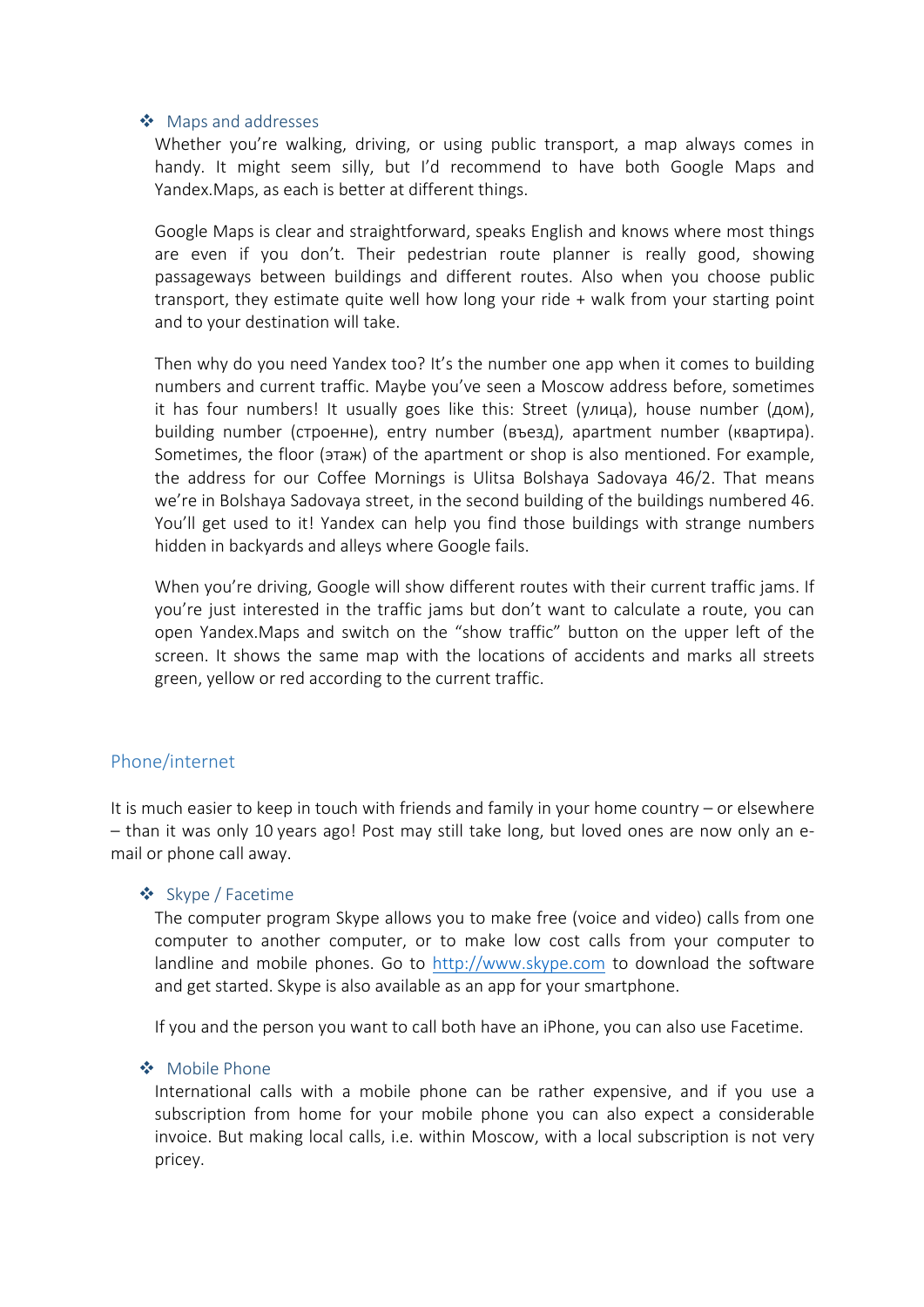There are many mobile phone service providers in Moscow, the largest ones being MTS, Beeline and MegaFon. If you work, you will often receive a mobile phone from your employer. Spouses and other family members might consider signing up for the same mobile phone service provider, since there are often tariff plans that give discounts for calls to the same service provider.

There is no contract when you sign up for a mobile phone service provider, so if you do not like your telephone company you can always change without paying a penalty.

Recharging a mobile phone can be done at most ATMs, where you have to enter your telephone number and how much credit you want on your phone. The payment will then be automatically executed. Also at payment terminals in the shops of your mobile phone service provider you can recharge your mobile phone. By using the terminals in the shops you avoid paying the extra fee that is often charged at payment terminals located in the street or at the entrance of supermarkets or shopping centers.

#### ◆ Public Phone

You can find public phones on the streets and in metro stations. Most of these phones require a phone card that you can buy at any metro station's ticket office.

#### v Internet & Wi-Fi

You can find free Wi-Fi access in most cafes and restaurants, but the speed is not always great. Sometimes you have to ask for a password, "parol" (пароль) in Russian.

Most people's mobile phone subscriptions include a data plan, so they have Internet access everywhere on their Smartphone. All large mobile phone service providers offer this possibility and the 3G network in Moscow is overall of good quality, although some users complain about poor 3G connection in their apartment (probably due to the structure of their building) and some of the compounds are also known to have a problem with 3G Internet.

If you live in a building or compound with poor 3G connection, you might consider buying a USB modem for 4G Internet. This has proven a good solution to connect your devices wirelessly to Internet. The company Yota is currently the leading company in the 4G market.

If your apartment has no broadband Internet connection, you can ask your landlord to have one installed. Usually the landlord will pay the installation costs; you will have to pay the monthly subscription.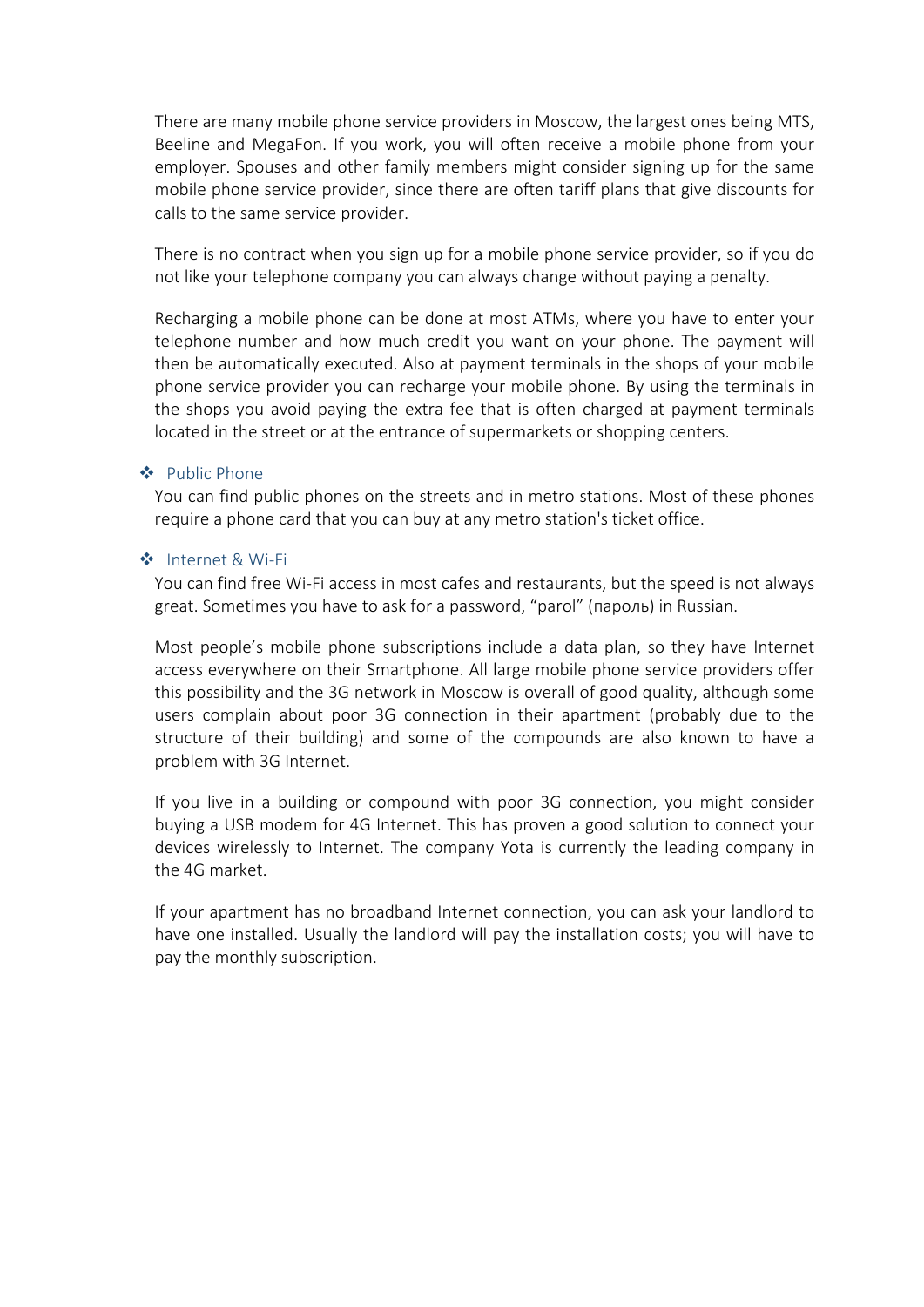#### Water

Tap water in Moscow isn't drinkable. You won't get sick from drinking it, but in the long run the heavy metal particles and other unhealthy things it contains will have an effect on you. It's enough to boil and filter the tap water if you want to drink it. If you don't want to use it at all, there are companies who deliver only water, you can even have your own Sipwell at home.

If you're not living in a brand new building, you probably have a pipeline with cold water and one with warm water running through your apartment, and no boiler. During summer, the warm water is switched off for about two weeks for maintenance works. The dates are different for each building, you can check them here: http://www.moek.ru/ru/ . You'll have to type your street name in Cyrillic, but you can easily add the alphabet on a mobile phone. The second field is for your house number.

#### Medical Care

#### v Clinics

Most expats go to one of the international medical centers. The EMC or European Medical Centre (http://www.emcmos.ru) is perhaps the best-known and most recommended medical center, but there are many good others as well. Contact your medical assistance company to check which medical facilities and services they cover, because medical care can be very expensive here.

There have been considerable improvements in the Russian health care system in recent years, but it is recommended that you don't go to a local hospital if you don't speak Russian well, or that you take someone with you who can translate: most local doctors and nurses only speak Russian.

#### ◆ Medicine

Unlike in most European countries or the USA, you can get the vast majority of medicines without prescription. The only issue is explaining what you need in Russian and figuring out the instructions. If your spouse has an assistant, you can ask him/her to get your medicines. The lady behind the counter usually knows just what you need. If you suffer from hay fever, you might want to stock up on allergy medicine. Birch trees are everywhere in Russia.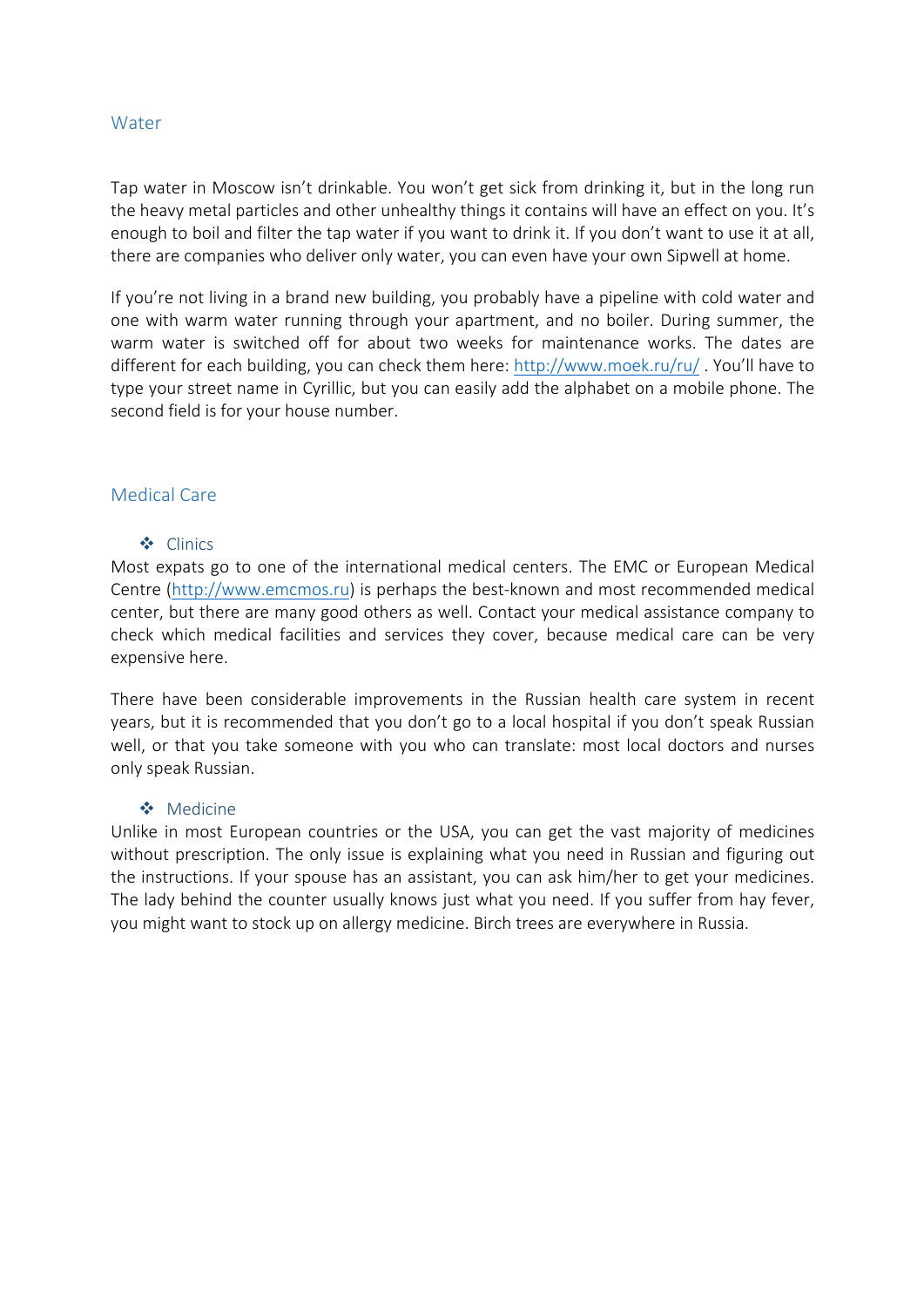#### Moms and Babies

Let's be honest, being a young mom in Moscow isn't always easy. Trying to get around with a stroller can be challenging, even if most of the Russians will help you without hesitations. But, there is one thing that will make your life so much easier: home deliveries.

#### v Home Deliveries

In Moscow, you can basically have everything delivered. Anything! Here is a list of stores that do delivery for children's goods:

- Baby food, toys, hygiene products or even strollers: http://www.olant-shop.ru/

- Diapers, Food, Things for mom: http://www.mladenec-shop.ru/
- Kids clothes: http://www.kidmart.ru/
- Strollers and furniture: http://kupi-kolyasku.ru/
- Mothercare: http://mothercare.ru/

❖ Baby Groups and Play Groups

- Music and play: http://www.gymboreeclasses.ru/en/clubs/russia/
- Swimming and yoga: http://brightfamily.ru/

- IWC International Toddler group, where moms meet with their children: http://iwcmoscow.ru/interestgroups

- American Women's Organization Toddler Group (meets Friday mornings): http://awomoscow.org

#### ❖ Nannies in Moscow

Yes, there is no such thing as a care center or day care for toddlers under 3 years old, so finding a nanny is very important. For the nanny, most people hire a Pilipino nanny. They are great nannies, dependable, affordable and they speak English. They can be part- time, full-time or live in nanny and they are also great housekeepers. You can find one through IWC, our members, the mom groups, or different sites, like expat.ru or the Facebook site "Children in Moscow". With members leaving to go back home or moving to their next Expat assignment, there are always nannies looking for work.

There is also an agency working with IWC, but they charge you one month of salary- but then they find you a replacement if necessary. http://www.family-care.ru/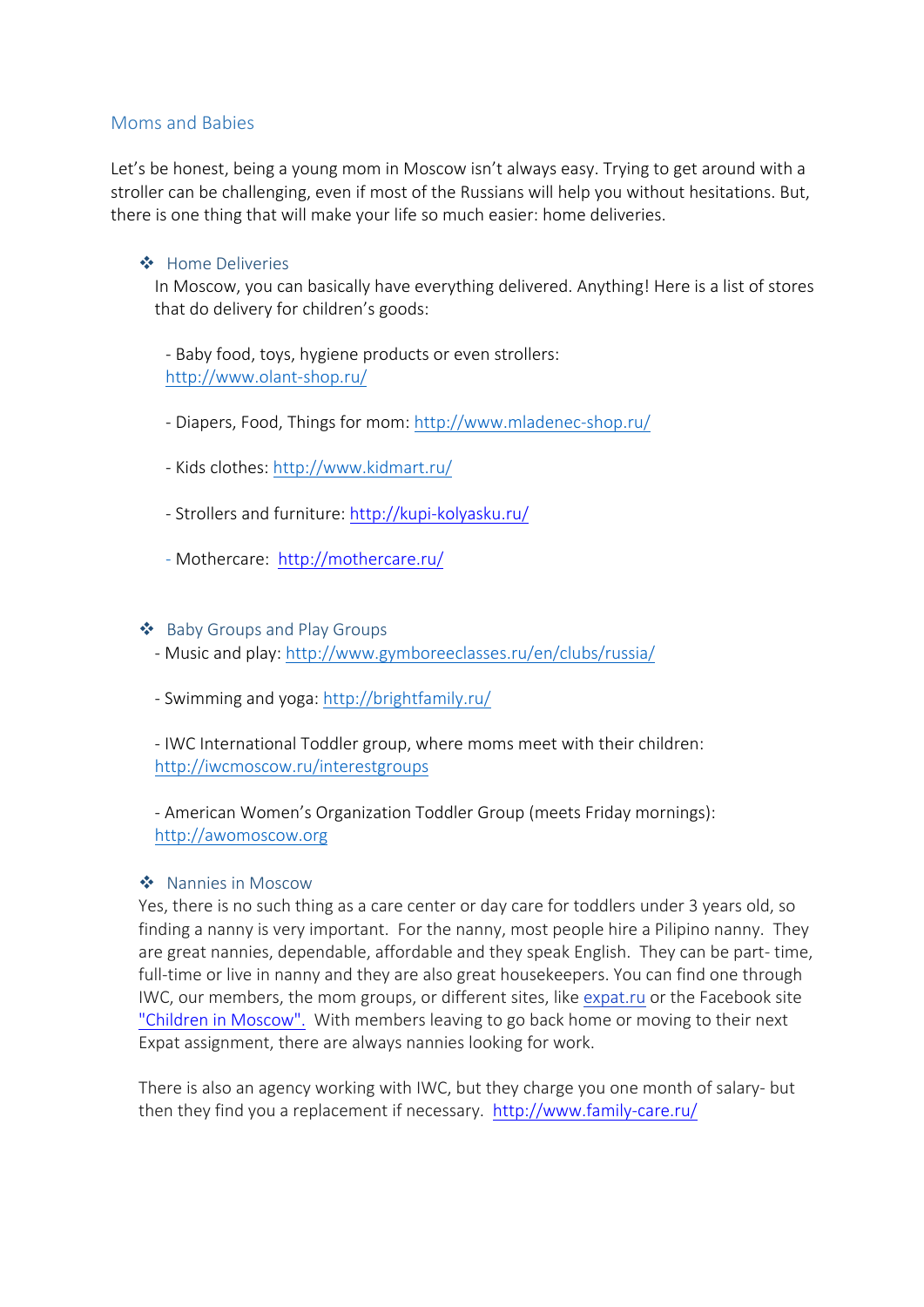#### $\triangleq$  Taking your pet in and out of Russia

You can contact your Embassy for more information on country-specific regulations for importing and exporting pets. In general, all pets travelling in and out of Russia need yearly rabies inoculations. The three-year rabies vaccine isn't valid in Russia. Before arriving, you need a veterinary certificate from a government-approved veterinarian stating that your pet is healthy enough to travel. When arriving through an airport, you need a stamp from the veterinary control agency. When leaving Russia, you need another health declaration from a Russian vet, maximum five days before your departure. When travelling back to Europe, your pet needs an identification chip and a passport. Some veterinarians have experience with travelling pets and can even pick them up at the airport for you. Extra regulations can apply when travelling with valuable breeding animals.

- ❖ Pet supply stores:
	- http://www.bethowen.ru (Delivers)
	- http://www.petshop.ru (Delivers)
	- http://www.zoo-z.ru (Delivers)
	- Petshop.ru (Delivers)
	- http://feedthebeast.ru/ (Delivers on a subscription basis)

There are many, many more online pet supply stores, this is just a selection. When walking through the city, keep an eye out for signs "зоомагазин" (pet shop). Maybe there's a tiny pet food store hiding just two buildings from your door. Many German, Canadian and some Asian brands are available in Moscow, and there are decent local brands too. Do keep an eye on the labels though, many international brands are also produced in Russia, but to lower standards.

#### v Pet care

Our pets are very important to us, so here are some facts you should know to help keep them safe. Ticks are a big issue during the spring and summer Months. Make sure you use either a tick collar or use a monthly tick prevention medication starting in April till the first snowfall. Don't forget rabies and other yearly inoculations.

During the winter months, make sure you have a good coat and booties for your pets. They use harsh chemicals to melt the snow and ice and these can cause damage to your pet's paws, which can lead to bleeding and pain when they walk.

Cats shouldn't go outside in Moscow. The city is huge and dangerous, traffic is crazy, the weather is harsh and even if your feline is chipped, collared and listens to its name, it's bound to get lost.

Veterinary care in Moscow sometimes seems a little outdated compared to Europe, but

#### Pets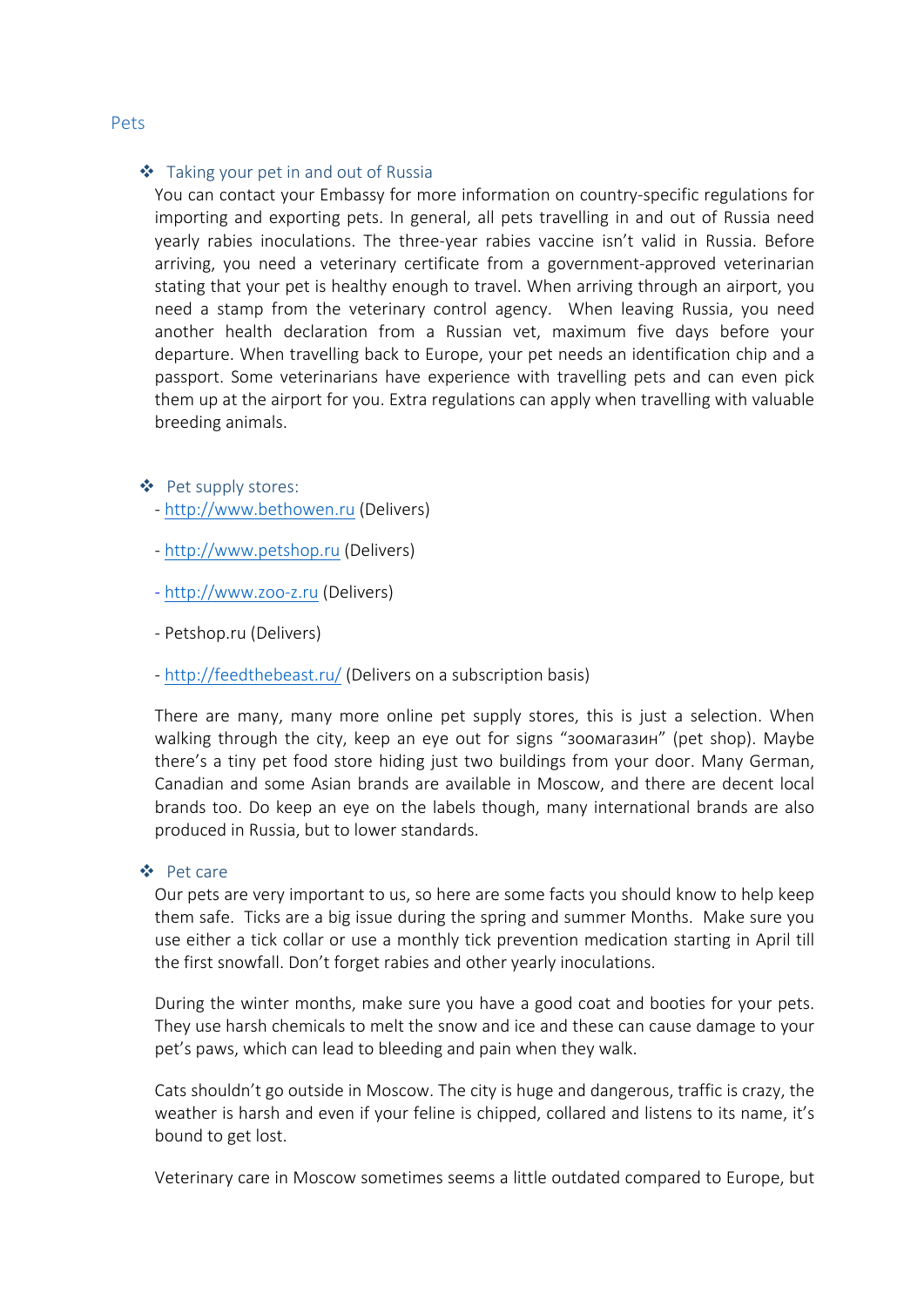it works just as well. Several times I've seen operation techniques that are no longer used at home, or been given a lot of medicines with a lot of instructions while my pets would just get one injection and one simple medicine at home. There are really good vets here, the treatments are just a little different.

#### v Pet Hotels

- Cat hotel Kot Behemot: http://www.kotbegemothotel.ru/lp/

- Cat's Dream hotel: http://www.cat-hotel.ru/english/index\_eng.html

- http://zoohotel.ru/

- Yulia's and Constratine's Hotel for Dogs: http://www.alvas.ru/ps.htm (they speak English and can pick up and drop off your dog for an additional charge)

Also, most Pilipino housekeepers and nannies are willing to stay at your home and take care of your pets (feed, walk and play) while you are on vacation.

#### ❖ Veterinarians

- Olga Smolenskaia- Suvorova: olga ivcp@mail.ru +7(962) 962-92-74 (Does home visits and speaks English) or her partners Lena +7(916) 634 06 13 and Vladimir +7 (916) 629 99 39

- Movet veterinary clinic, 24/7: http://movet.ru/ (see bottom of the page for English), Ulitsa Vasilisy Kojinoy 23, Tel.+7-499-142-01-05

## ❖ Stray animals and shelters

Moscow region is full of strays, both cats and dogs. The mentality towards pets here can be a bit of a shock: unless it's a thoroughbred show animal in prime health, there's a big chance it just gets dumped on the street or left outside the dacha once it's outgrown puppy or kitten size. Wounded and ill animals aren't even looked at. People don't bother to sterilize their animals and let them roam free, so you can imagine the results. Moscow's shelters and streets are overflowing with homeless animals. They can be a danger at night and for people walking their pet dogs, so be careful. Most dog packs in the city center have disappeared though.

It's hard to help, municipal shelters are off-limits to foreigners and private shelters are hesitant to accept anything but food, medicine and money. It's always hard to ensure the support is actually going to the animals, so if you do donate, it's safer to donate items and food instead of money. Of course there are people who really care about the strays and want to find them good homes.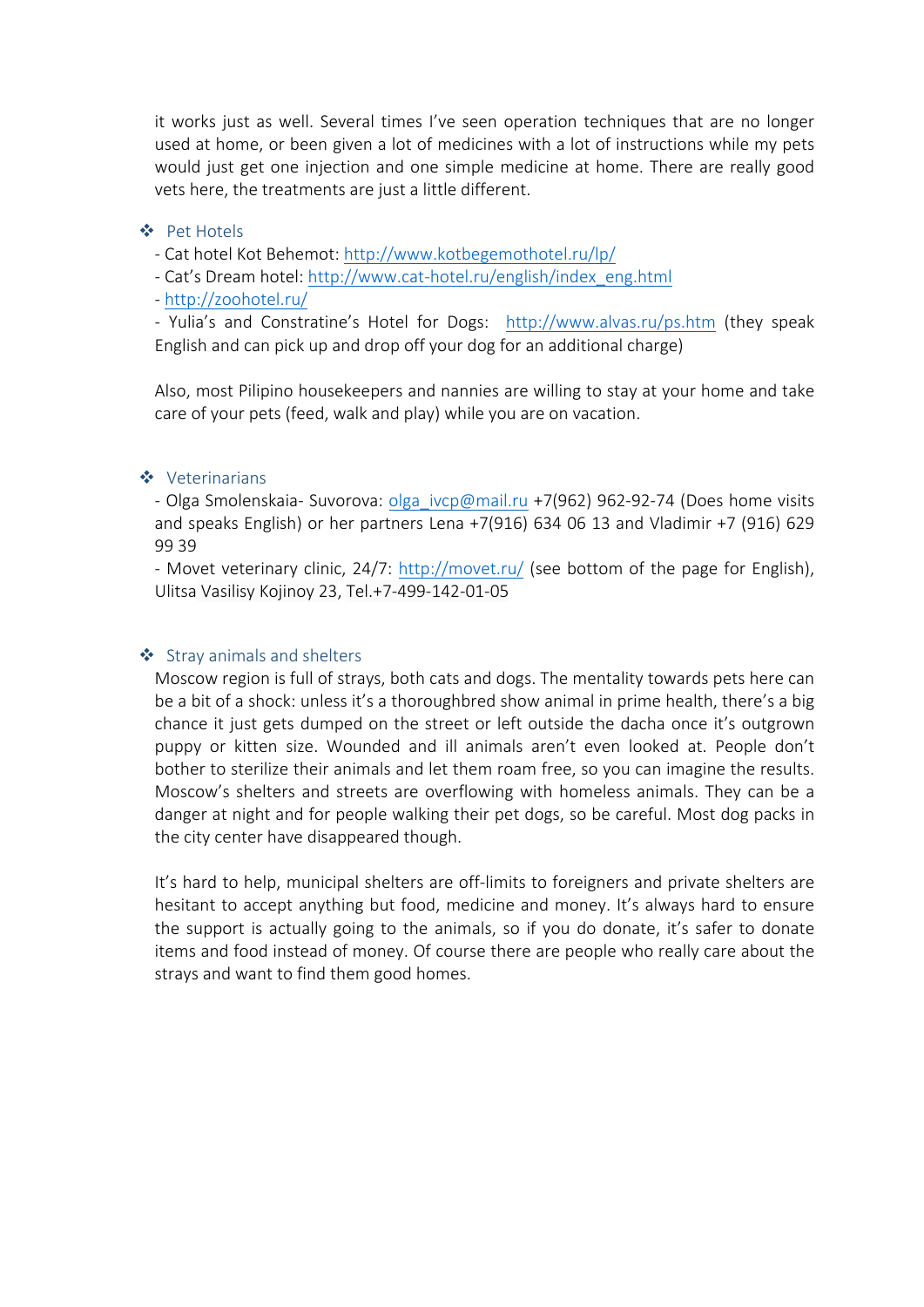#### ❖ Adoption

Buying animals at pet stores is a bad idea, you won't get a pedigree and probably a sick animal. Finding a reputable breeder is also hard, and with so many four-legged friends out on the streets, who'd want to support bad breeders? If you're ready for a new family member and endless amounts of gratitude and love, here's some places you can look:

- Adopt, don't buy (only FB) https://www.facebook.com/vozmiizpriuta/
- Adopt a pet (also on FB) http://adoptapet.ru/
- Private shelter GAV (also on FB) http://priut-gav.com/
- LAPA, helping animals in Russia (also on FB) http://www.lapauk.org/en/
- Fund Giving Hope (also on FB) http://www.ghope.ru/
- Dog shelter Call of the Wild (also on FB) http://www.zovpredkov.net/
- Moscow Animals (only FB) https://www.facebook.com/moscowanimals/
- Zooafisha (FB group, also purebreds) https://www.facebook.com/groups/zooafisha/

The contact persons for these organizations don't always speak English, but they're pretty good at finding someone who does when you ask them a question. We've adopted a cat from Nellie Savelieva who works with the Giving Hope fund and speaks excellent English. She can help you find a pet in the shelters supported by the fund: es@tt-c.us

## Shopping & Leisure

## ❖ Grocery Shopping

There are plenty of supermarkets, grocery stores, corner shops and markets in Moscow, and you can buy most products that you would use at home, although you might have to visit different shops to find all items on your shopping list. Especially larger, more expensive chains carry well-known American, Asian and European brands. For tips on buying (and preparing) food in Moscow we suggest you check out the website of Jennifer Eremeeva: http://www.moscovore.com.

Weekend grocery shopping is not recommended at large supermarkets like Metro and Auchan, unless you enjoy going to overcrowded supermarkets and endless queuing. The smaller city supermarkets are often open 24/7 and not too crowded. These are the most well-known supermarkets in Moscow, besides your *produkty* around the corner:

- Perekrestok: https://www.perekrestok.ru/shops/ They have tiny Express shops, larger blue supermarkets and fancier green supermarkets. Cheaper than Azbuka but the same quality.

- 7<sup>th</sup> Kontinent: http://corporate.7cont.ru/customers/shops/ Regular supermarkets with an average choice of goods.

- Azbuka Vkusa: https://av.ru/shops/ If you're looking for anything special, this supermarket probably has it, but you're going to pay for it. They do have a nice deli section with fresh soups, salads and sandwiches.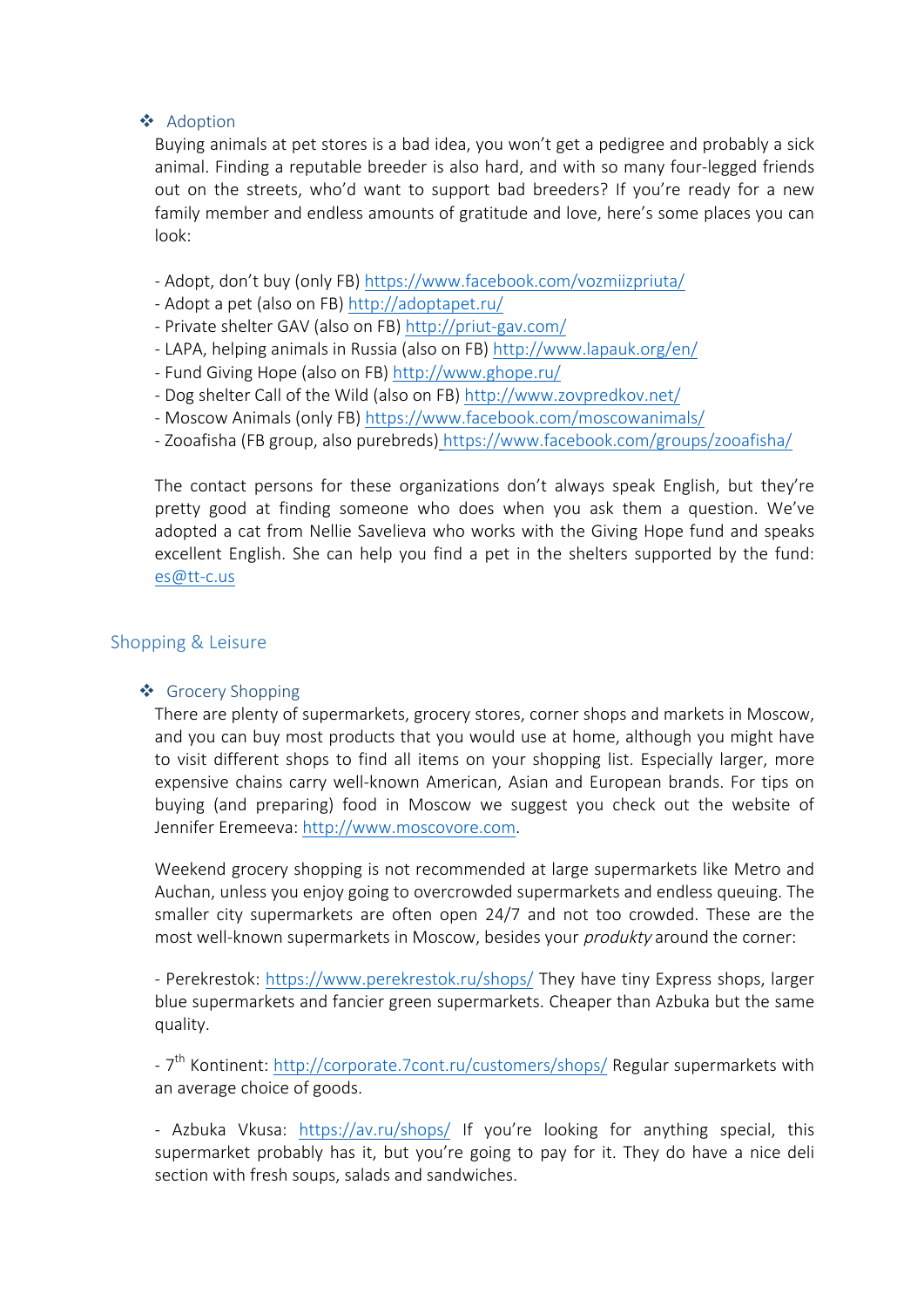- Alie Parusa: http://www.alieparusa.ru/universamy/ About the same size as  $7^{th}$ Kontinent, but a little more expensive. Usually has a deli counter.

- Auchan and Metro: https://www.auchan.ru/ https://www.metro-cc.ru/ These huge malls are located outside the city center and sell in bulk. Here you can find decent wines, spices and other things that you don't find in the smaller shops. They're best visited by car but the lines can be impressive in the weekend. If you have a driver and a family, they're definitely worth checking out.

Particular spices are difficult to find in Moscow, so if you like to use for example dried sage, onion powder or dried chilies, you best bring them with you.

#### ❖ Food sanctions

This is a fairly new subject in this guide and the situation changes continuously. If before, you had a list and then went grocery shopping, you'll now have to make up your menu from what's available instead. Here's what you probably can expect:

#### - Cheese:

There's no European cheese available apart from overprized Swiss cheese. Camembert and Brie are lactose free so they can be imported, but they seldom are. If you do buy Russian cheese, check the label carefully. Most are made of palm oil and don't even have milk as their first ingredient. There are some Georgian cheeses available and you can get creative with tvorog (Russian fresh cheese). You can bring 5 kg of cheese with you from abroad.

#### - Fruit and vegetables:

If you arrive in spring or summer, the supermarkets don't look too bad yet. In general, white and red cabbage, carrots, onions, small cucumbers and tomatoes are available throughout the year. Apples are available but often not of good quality. Recently, produce from Turkey has also been banned (like pomegranates, eggplant, zucchini, pumpkin) so we'll have to wait and see whether they are replaced with imports from other countries or not. Keep an eye on the prices too, they can be crazy.

Usually there are weekend farmers markets for fresh fruits and vegetables in some localities, which are quite nice. Try to find if there is one near you. There are some permanent reynoks also in the city like Dorogomilovsky Market near Kievskaya Metro http://www.inyourpocket.com/moscow/Dorogomilovsky\_42126v and Danilovsky Market. http://danrinok.ru/

#### - Fish and meat:

There's usually no shortage of these. Chicken and some fish is very affordable. Maybe you won't be spoiled for choice, but there is enough variation. It's easier to buy prepackaged food, but the deli counters usually have a wide range of meat and fresh fish. Don't expect the fish to be cleaned for you though.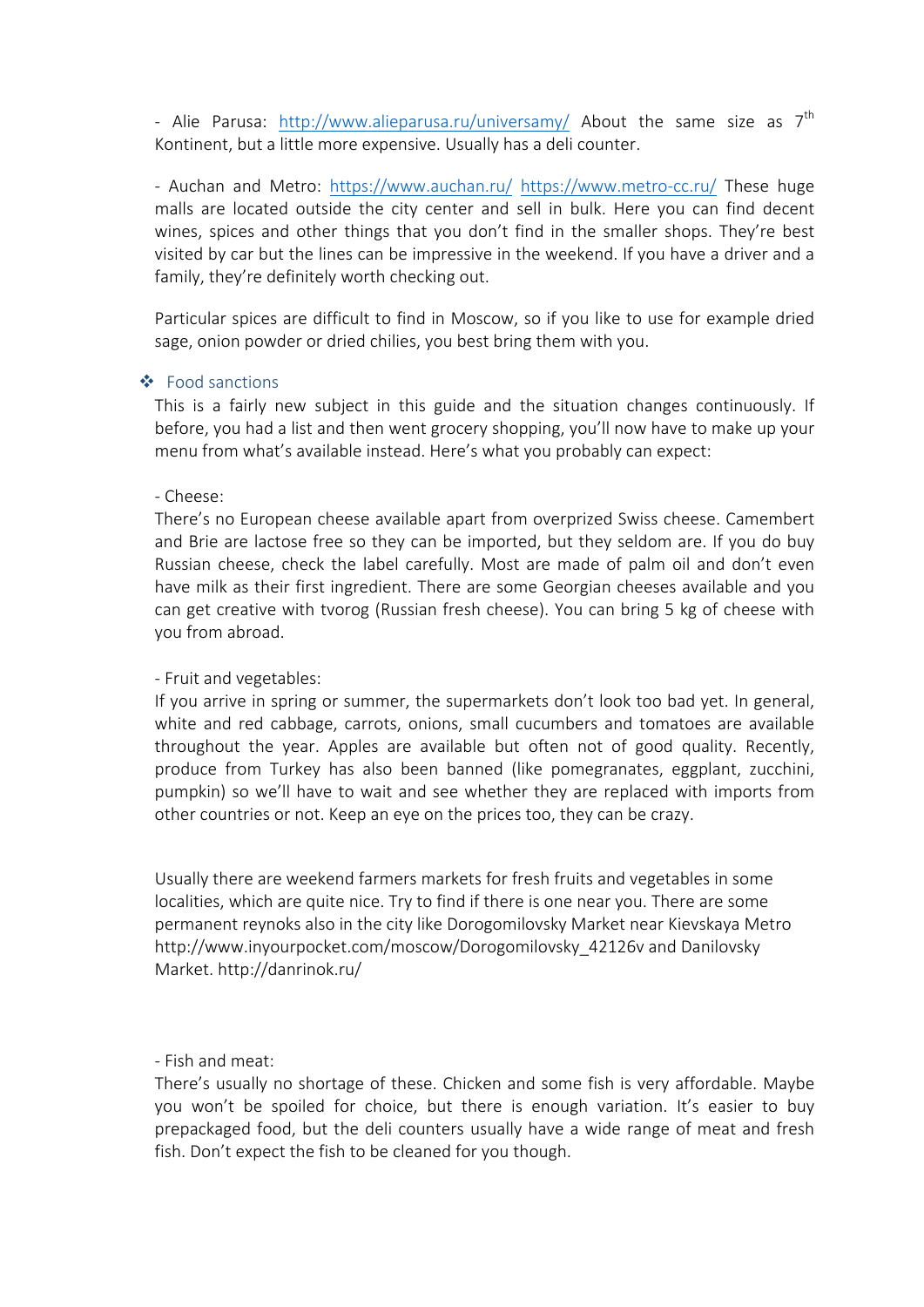## v Home delivery

Almost anything can be bought online and delivered to your home in Moscow. If you have trouble browsing Russian websites, please refer to the Language section where we explain how to use Google Chrome. The only disadvantage of ordering online is that you usually get a phone call when they're on the way to you. Usually replying "ja doma" (I am home) is enough. Here are just of few of the online stores:

- Office supplies: http://www.komus.com
- Lavka Lavka (organic food): http://lavkalavka.com/
- Supermarket: http://utkonos.ru (also has an app)
- Clothes: lamoda.ru, kupivip.ru
- Food delivery: yakitoriya.ru (also has an app), dostavka1.com,

http://zotman.ru/delivery-tukhachevskogo.html (pizza), plov.com

#### $\triangle$  Buying Clothing

If you want to save some money, purchase warm clothing prior to arriving in Moscow. Obviously you can find excellent clothing here, but the price tag will be higher than at home. Following shopping malls have numerous stores with well-known brands.

- Atrium http://www.atrium.su
- Afimall City http://afimall.ru/
- Evropeisky Mall http://europe-tc.ru
- Mega Khimki http://megamall.ru/khimki/
- Metropolis Shopping Center http://www.metropolis-center.ru
- AviaPark Mall http://aviapark.com/en/
- Belaya Dacha (Outlet Store) http://www.outletvillage-bd.com/en/

## Secondhand, retro and other markets

There are very few second hand stores, but this one has friendly, English-speaking staff and often sells fur coats in good state for very low prices: http://charity-shop.ru/ . To find Charity Shop, you need to go to Novokuznetskaya metro after 11 a.m., walk to the other side of the metro station, cross the street (with tram tracks) and follow it to the right, past Azbuka Vkusa, until you reach number 1. You'll only see a wooden door in a yellow building. Open it and face the grumpy guard, tell him you're going to Charity Shop. Pass through the second door and go left, there's a little door at the end of the courtyard leading to a flight of stairs. The shop is downstairs. Or ask your Membership Team to guide you!

Recently, retro has become hip in Moscow too! Speaking about hip, if you're into the hipster thing there's a market for you as well. Arts & crafts, food stalls, souvenirs, …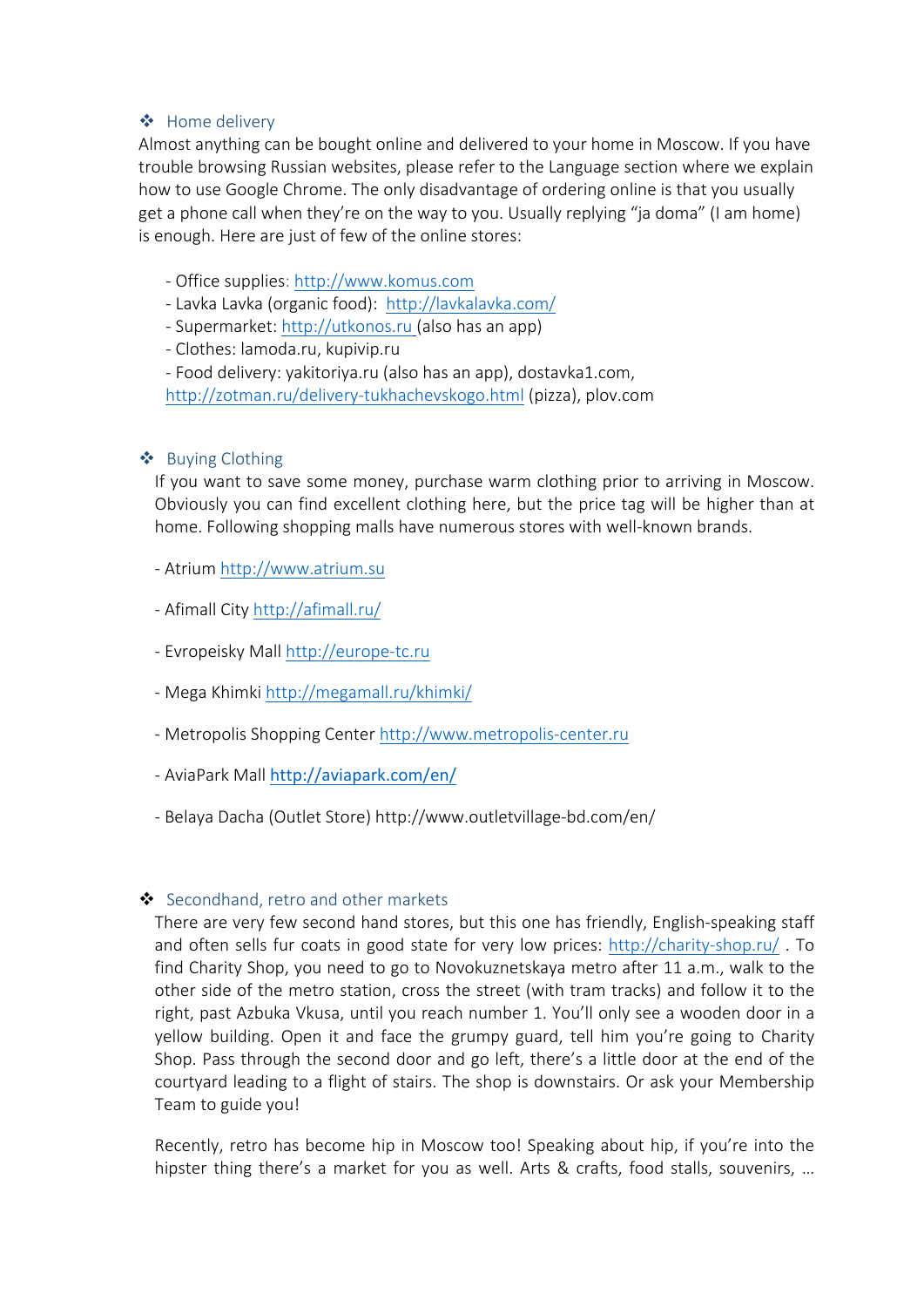there's always a place to find it.

Retro market Bloshinka https://www.facebook.com/bloshinka/

Arts & Crafts market Artflection http://artflection.ru/

Creative supplies shop ArtKvartal https://www.facebook.com/artkvartal.ru/

Food stalls fair https://www.facebook.com/CityFoodMarket/

Trendy design market Lambada https://www.facebook.com/lambadamarket/

Moscow Museum (organizes retro markets) https://www.facebook.com/mosmuseum/

#### ❖ Buying Books

An extensive list of bookstores that sell foreign language books is available on http://expat.ru/phonedir.php?cid=3.

#### $\triangleleft$  Going to the gym

Gyms are considered a "privilege" in Russia and not a hobby or activity and so expect to pay more than you would back home. The upper scale gyms are very expensive, but also offer a lot of facilities like a salon, spa, sauna, pool and childcare center.

Gyms usually do not give out 1-week trial periods. Most gyms want the total payment for a year upfront and don't allow you to pay on a monthly basis. We recommend you try to negotiate on the price when you sign up for a gym, so ask for discounts. The gyms usually have a half day passes if you go between the hours of 7am and 5pm.

#### Finance and Banking

#### ❖ Money and Banks

Moscow is a cash society. You can use your bankcard from home at certain stores and most ATMs, but certainly not everywhere. Be aware that the banking costs can be significant. So either get a local card or make sure you have cash with you. When using an ATM to withdraw cash you need to ensure that you select a secure ATM, preferably from a reliable bank like Citibank, Sberbank or Bank of Moscow. A lot of grocery stores also have an ATM inside and most ATMs have the option to select an English interface.

Banks are open on Saturdays.

#### ❖ Paying a tip

In restaurants an average tip is 10%. When paying a bill with a credit card you will need to leave a cash tip because the credit card payment will not go to the server.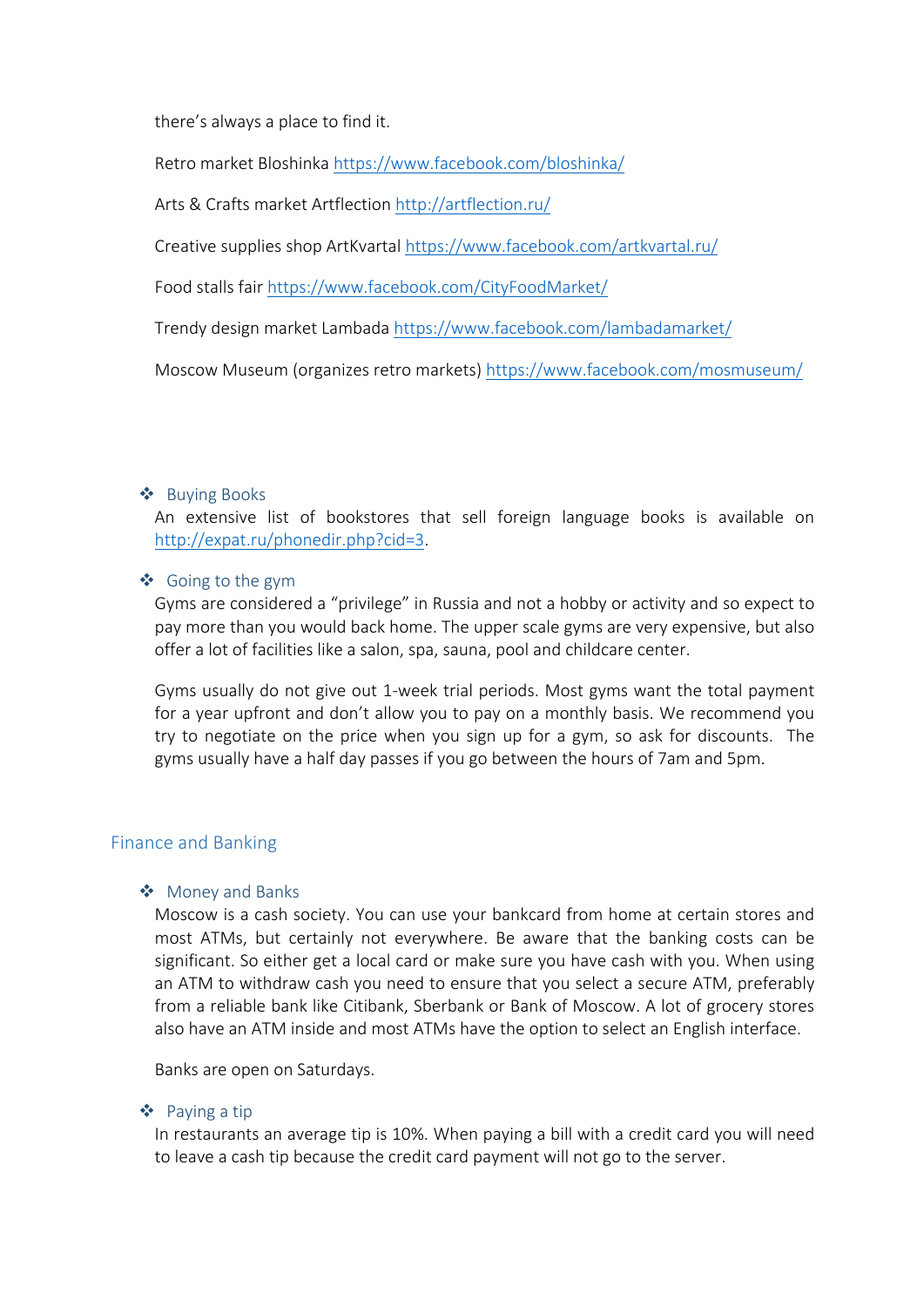In bars and cafés a 10% tip is not obligatory, but obviously also appreciated by your waiter!

❖ Restaurants

A new law was passed on June 1, 2014 making smoking inside restaurants and bars prohibited.

Most restaurants still do not know how to split a bill, so if you are planning on meeting friends it is best to bring cash.

Reservations are recommended for some of the popular restaurants especially on a Friday and Saturday night.

## Foreign Newspapers and websites

- $\clubsuit$  Newspapers and Magazines
	- Moscow In Your Pocket (http://www.inyourpocket.com/russia/Moscow)
	- Moscow Expat Life (http://www.moscowexpatlife.ru)
	- My Destination Moscow (http://www.mydestination.com/moscow)
	- Moscow Times (http://www.themoscowtimes.com)
	- Le Courrier de Russie (http://www.lecourrierderussie.com)

#### ❖ Useful Websites

- Moscow Travel Resource. Links for "where, what and when"

(http://en.travel2moscow.com)

- My destination Moscow (http://www.mydestinationmoscow.com/ )

- We heart Moscow (news about events, works on the metro, restaurant openings) (https://weheart.moscow/ )

- Angloinfo Moscow (https://www.angloinfo.com/moscow )

Ask Sophie (questions and replies on life in Moscow) (https://asksophiemoscow.wordpress.com/ )

- The School of Russian and Asian Studies "Off the beaten path" in Moscow

(http://www.sras.org/off\_the\_beaten\_path\_in\_moscow\_2)

- Epicurious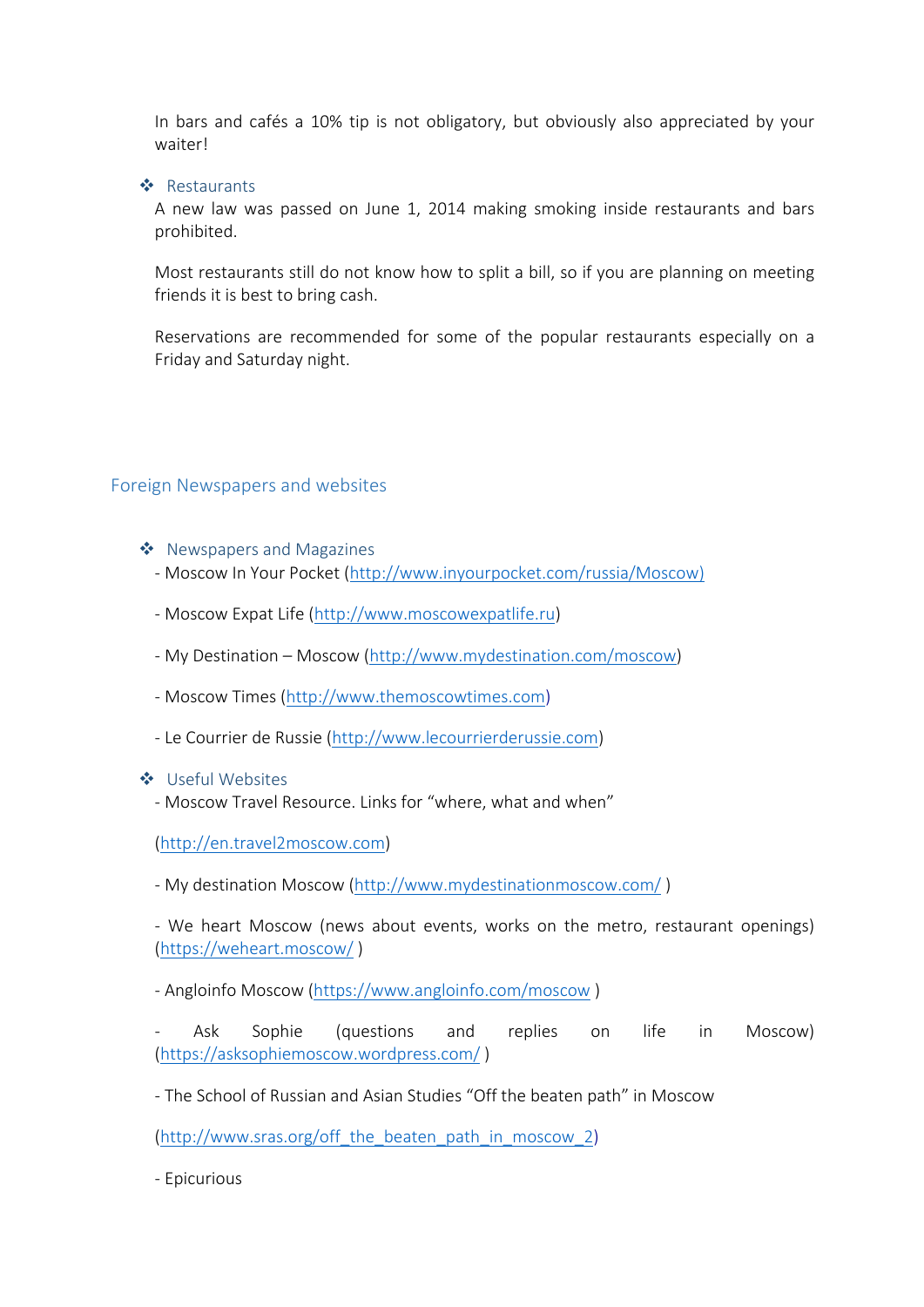(http://www.epicurious.com/articlesguides/diningtravel/restaurants/topmoscowrestaur ants)

- Russian Railways (http://eng.rzd.ru)
- Buying railway tickets online, checking local railway schedules (tutu.ru)
- Bridge to Moscow tours (http://bridgetomoscow.com/ )

#### Useful mobile applications

We've already mentioned quite a few apps in this guide, we're listing some of them again to have an overview. Some of these can only be downloaded when you're in Moscow.

- Tripadvisor: This well-known app has English reviews on most restaurants, hotels and attractions in Moscow. Sometimes there's only Russian and you'll have to be the first reviewer!

- Skype: If you put this app on your phone, you can call your friends and family for free whenever you have an internet connection. Feels just like a regular call!

- Google Translate: This life-saver can translate from a picture and pronounce Russian words.

- Yandex.Maps & Google Maps: They both come in handy when exploring Moscow, when stuck in traffic, while looking for a hidden building or when someone only gave you the name of a place, not the address.

- Yandex.Metro: This is a great and very clear map of the Moscow (or Petersburg) metro and even works offline. Just tap your location and destination and off you go.

- Yandex.Transport: Like Yandex.Maps but with buses, trolleybuses, trams and metro.

- Yandex.Taxi: There are several taxi apps, but this one lets you request a non-smoking driver and an invoice.

- Aeroexpress: shows the schedule of trains to the airports, the flight tables at each airport and lets you buy tickets for the Aeroexpress train.

- Utkonos (утконос): The grocery store that has much more than just groceries and delivers to your door. If you're wondering about the logo, that's a platypus.

- Discover Moscow (Узнай Москву): Have you noticed those blue signs with QR-codes on many buildings? This project by the Moscow City Government lists many historical buildings in the city and tells their story. Explore your surroundings while you walk or plan a route at